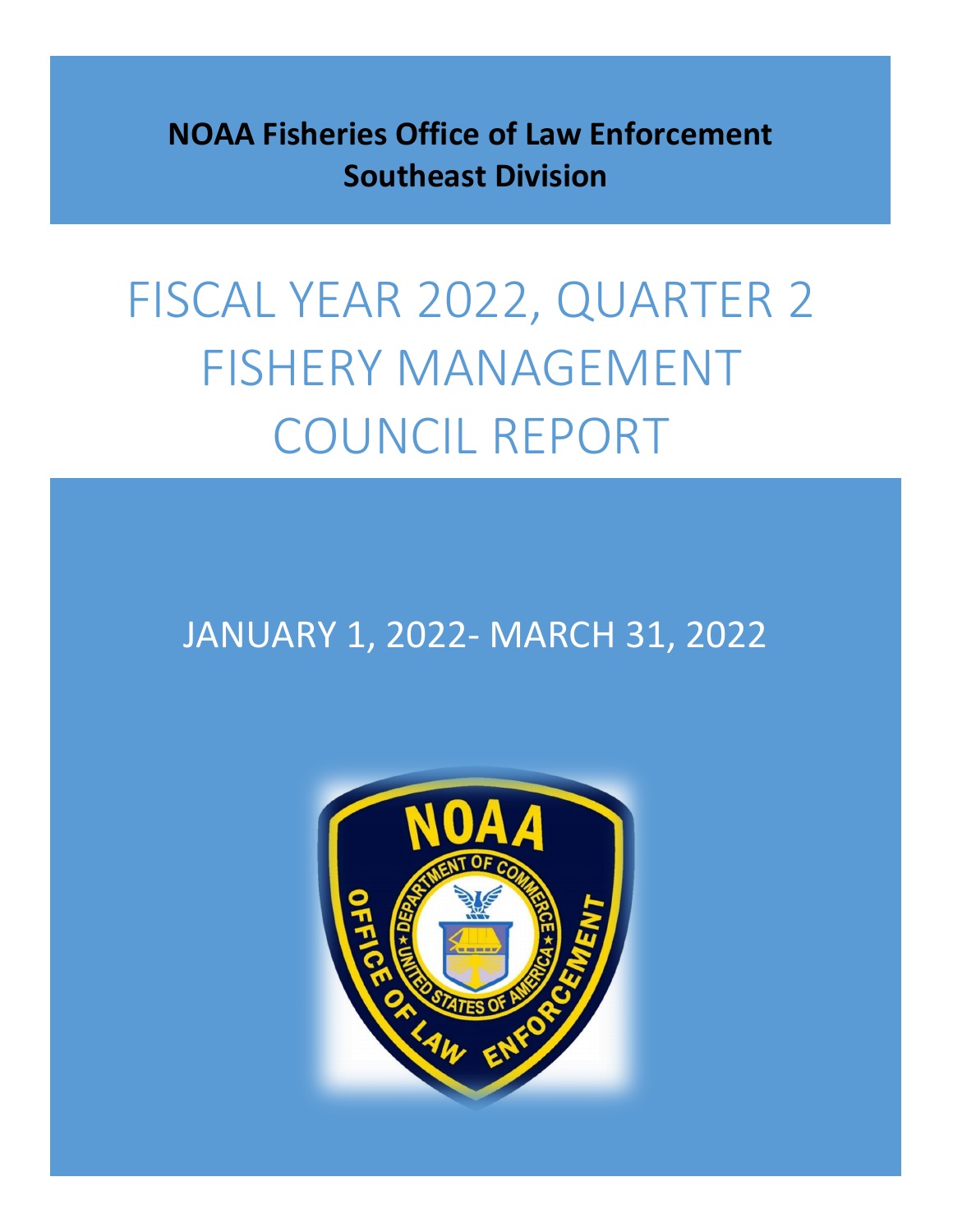#### Contents

| Summary of Cases by Joint Enforcement Agreement and United States Coast Guard Partners7 |  |
|-----------------------------------------------------------------------------------------|--|
|                                                                                         |  |
|                                                                                         |  |
|                                                                                         |  |
|                                                                                         |  |
|                                                                                         |  |
|                                                                                         |  |
|                                                                                         |  |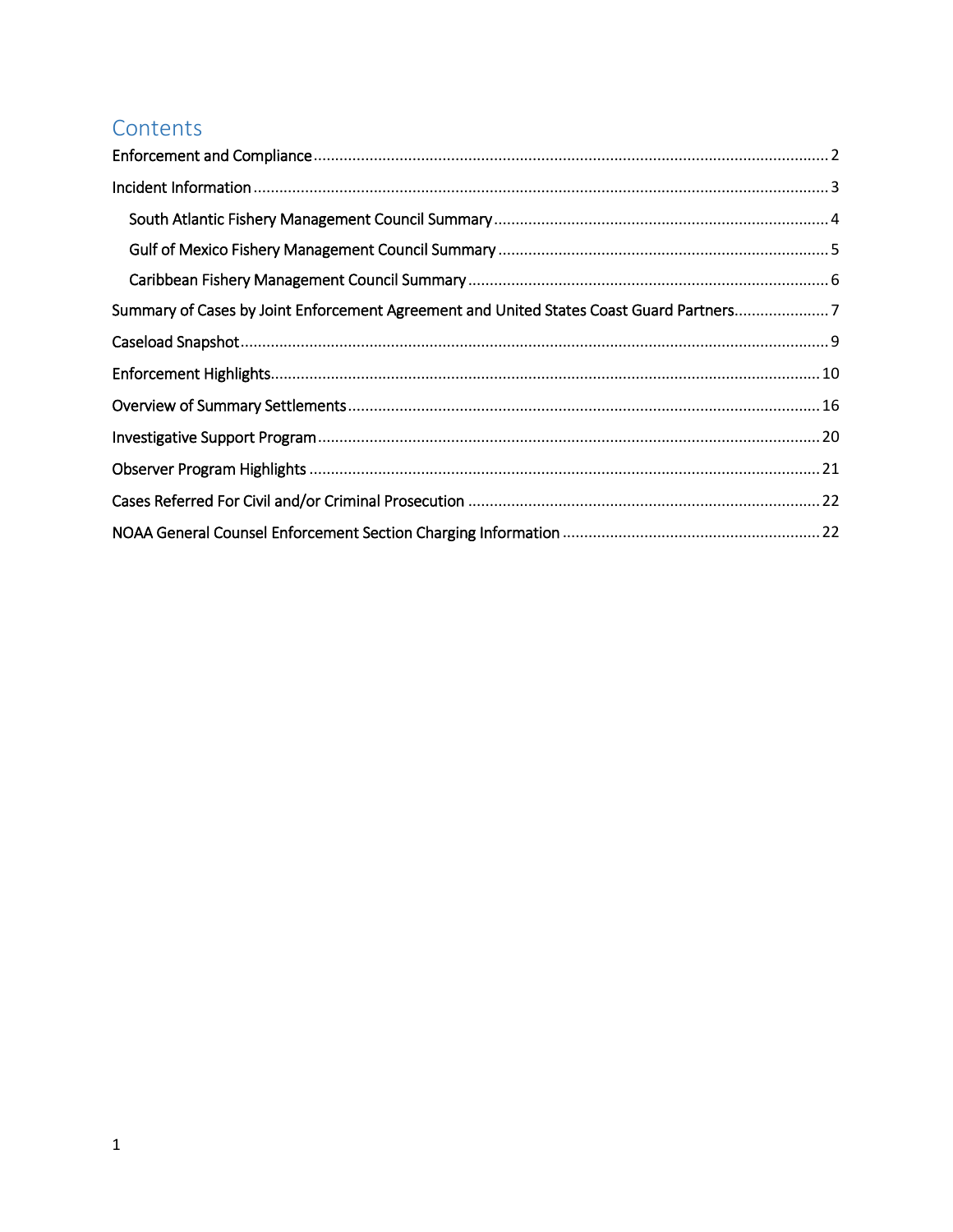# <span id="page-2-0"></span>**Enforcement and Compliance**<br>Data represent National Oceanic and Atmospheric Administration, National Marine Fisheries,

Office of Law Enforcement, Southeast Division's (OLE-SED) enforcement effort conducted throughout FY Quarter 2 2021, January 1, 2022- March 31, 2022. When appropriate, information is separated by council, South Atlantic Fishery Management Council (SAFMC), Gulf of Mexico Fishery Management Council (GMFMC) and Caribbean Fishery Management Council (CFMC).

Patrols, outreach and education, compliance assistance, and investigations are the primary activities of OLE's mission to protect marine wildlife and habitat by enforcing domestic laws and supporting international treaty requirements designed to ensure global resources are available for future generations. Specifically, Operation Lone Star concentrated on illegal, unreported and unregulated fishing by conducting joint patrols and Port of Entry inspections in Texas, with state and federal partners. Operation Bammer focused on shrimp TED checks conducted jointly with Alabama Marine Resources Division. Operation SPA Hopper focused on sanctuary regulations and SEFHIER compliance throughout the Florida Keys National Marine Sanctuary. Overall this quarter, OLE-SED conducted and documented 166 patrols, 61 specific instances of outreach and attended 18 meetings.

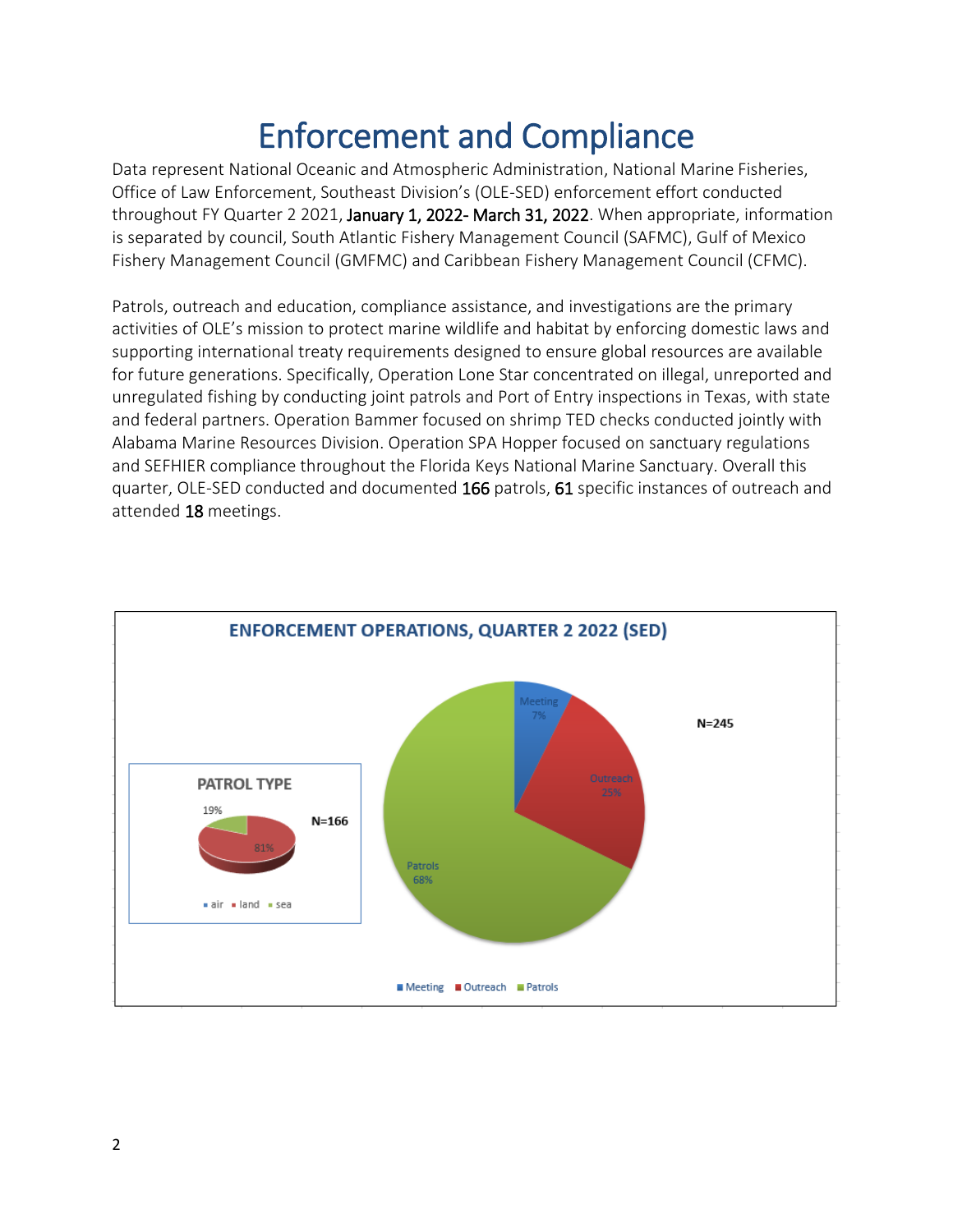### Incident Information

<span id="page-3-0"></span>During the second quarter, OLE-SED opened 345 incidents, which included 348 individual counts-195 counts in the SAFMC area, 161 counts in the GMFMC area and 15 counts in the CFMC area<sup>1</sup>. Opened incidents originate from both NOAA personnel and our enforcement partners.





<sup>1</sup> Incidents occurring in the Florida Keys area are included in both SAFMC and GMFMC counts; total individual counts are greater than opened incidents due to multiple counts charged for separate incidents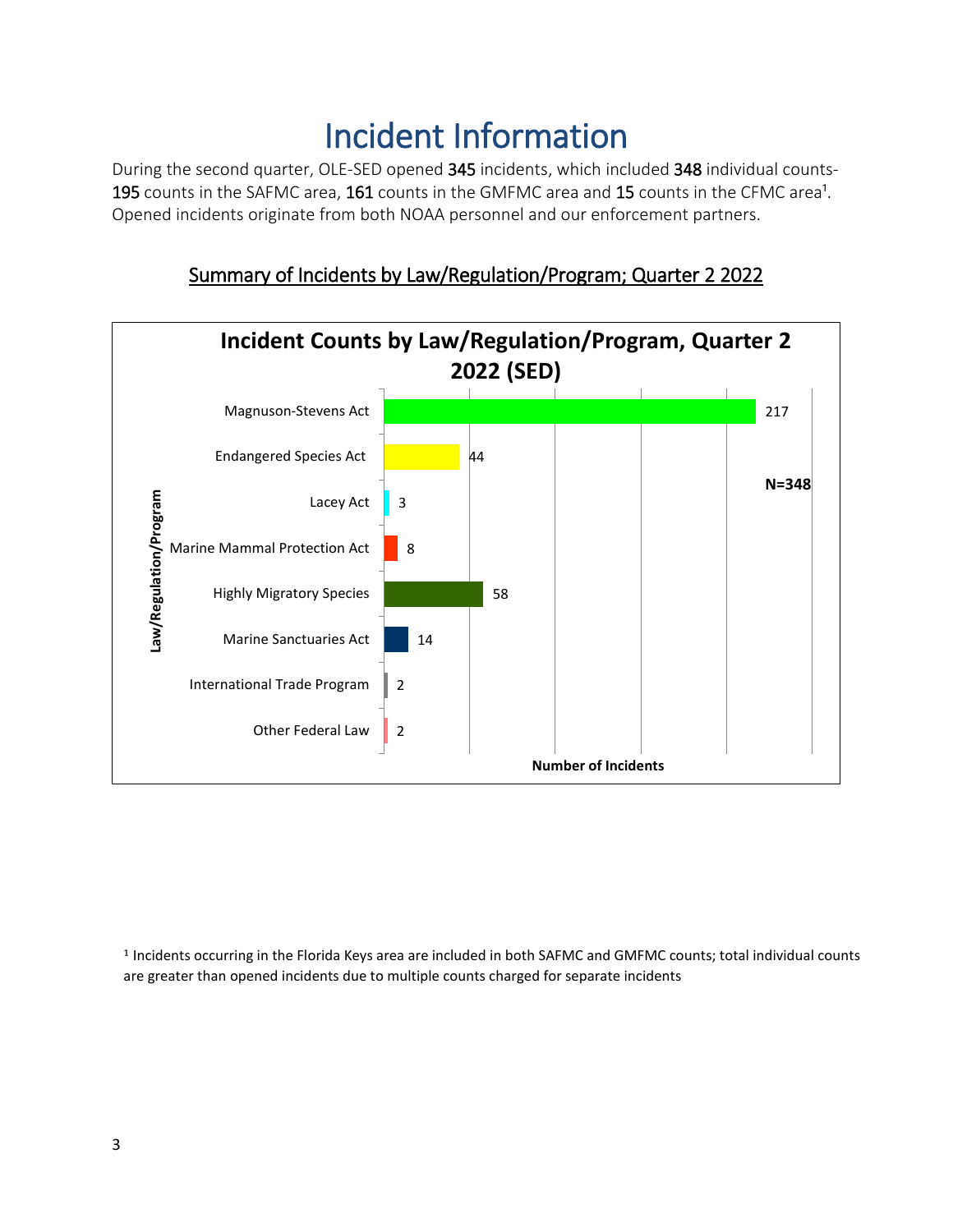#### <span id="page-4-0"></span>South Atlantic Fishery Management Council Summary

\*\*Total number of incidents listed below includes effort by OLE and enforcement partners, by location

#### Number of Incidents by Law/Regulation/Program and Location; Quarter 2022 (SAFMC)

| Law/Regulation/Program              | <b>FL EAST</b> | <b>FL KEYS</b> | <b>GA</b> | <b>SC</b> | <b>NC</b> | <b>Multiple</b> | <b>NED</b> | <b>Total</b> |
|-------------------------------------|----------------|----------------|-----------|-----------|-----------|-----------------|------------|--------------|
| <b>Magnuson Stevens Act</b>         |                |                |           |           |           |                 |            |              |
| (MSFCMA)                            | 78             | 7              | 12        | 12        | 6         |                 |            | 115          |
| <b>Endangered Species Act (ESA)</b> |                | 2              |           | 4         | 1         | 8               |            | 17           |
| <b>Highly Migratory Species</b>     | 9              |                |           | 4         | 32        |                 |            | 45           |
| Lacey Act                           |                |                |           | 1         |           |                 |            |              |
| <b>Marine Mammal Protection Act</b> |                |                |           |           |           |                 |            |              |
| (MMPA)                              |                |                |           |           |           |                 |            | 0            |
| <b>Marine Sanctuaries Act</b>       |                | 14             |           |           |           |                 |            | 14           |
| <b>Other Federal Law</b>            | 1              |                |           |           |           |                 |            |              |
| International Trade Program         | 1              |                | 1         |           |           |                 |            | 2            |
| <b>TOTAL</b>                        | 90             | 23             | 14        | 21        | 39        | 8               | 0          | 195          |

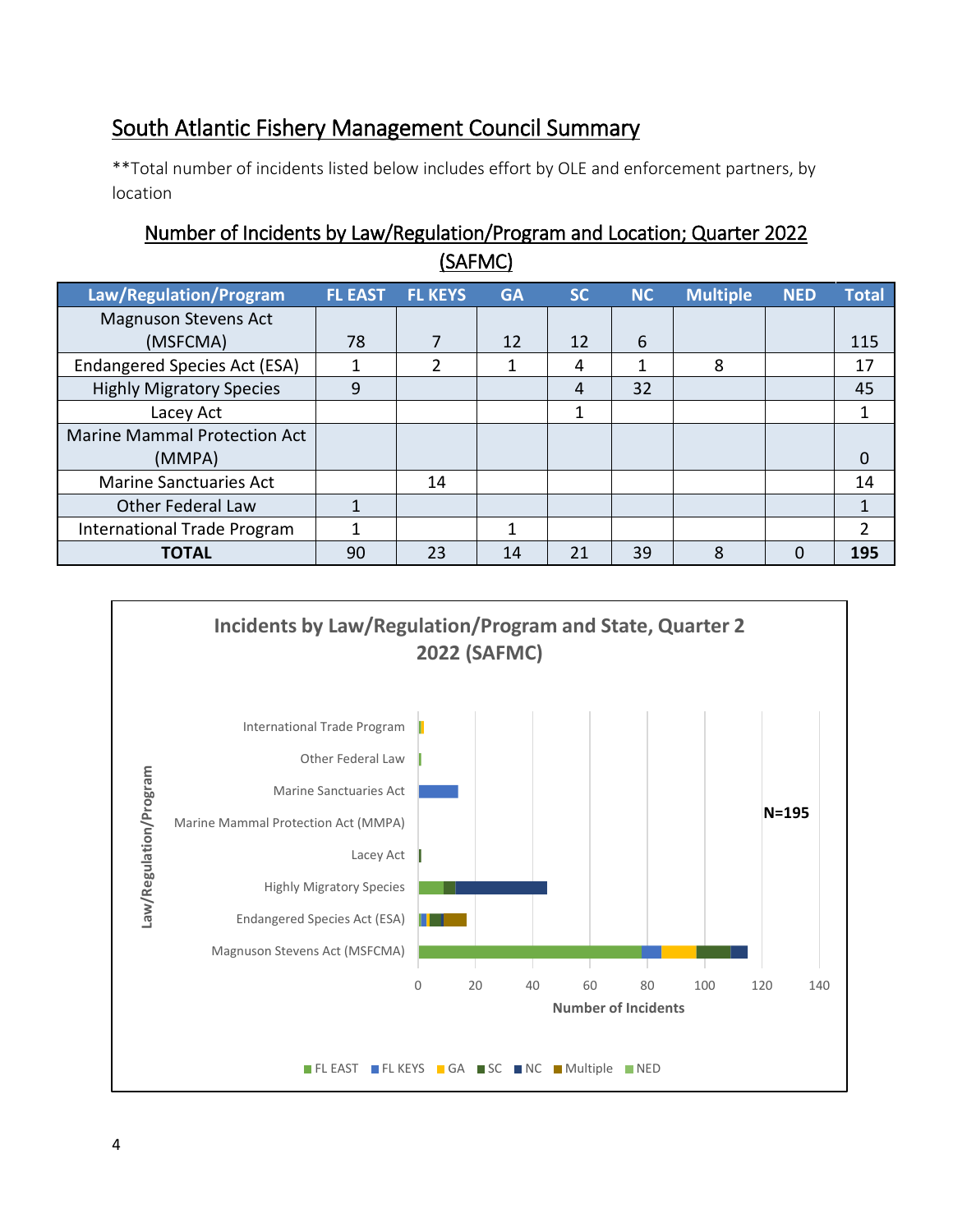#### <span id="page-5-0"></span>Gulf of Mexico Fishery Management Council Summary

\*\*Total number of incidents listed below includes effort by OLE and enforcement partners, by location

#### Number of Incidents by Law/Regulation/Program and Location; Quarter 2 2022 (GMFMC)

|                                     |           |                | FL.         |              |           |               |              |
|-------------------------------------|-----------|----------------|-------------|--------------|-----------|---------------|--------------|
| Law/Regulation/Program              | <b>AL</b> | <b>FL KEYS</b> | <b>WEST</b> | LA           | <b>MS</b> | <b>TX</b>     | <b>Total</b> |
| <b>Magnuson Stevens Act</b>         |           |                |             |              |           |               |              |
| (MSFCMA)                            | 2         |                | 65          | $\mathbf{1}$ | 1         | 31            | 107          |
| <b>Endangered Species Act (ESA)</b> | 21        | 2              |             |              |           | 4             | 27           |
| <b>Highly Migratory Species</b>     |           |                | 1           |              |           |               | 3            |
| Lacey Act                           | 1         |                |             |              |           |               | 2            |
| <b>Marine Mammal Protection Act</b> |           |                |             |              |           |               |              |
| (MMPA)                              |           |                | 5           |              |           | $\mathcal{P}$ |              |
| <b>Marine Sanctuaries Act</b>       |           | 14             |             |              |           |               | 14           |
| <b>Other Federal Law</b>            |           |                |             |              |           |               |              |
| <b>TOTAL</b>                        | 25        | 23             | 72          | 1            | 1         | 39            | 161          |

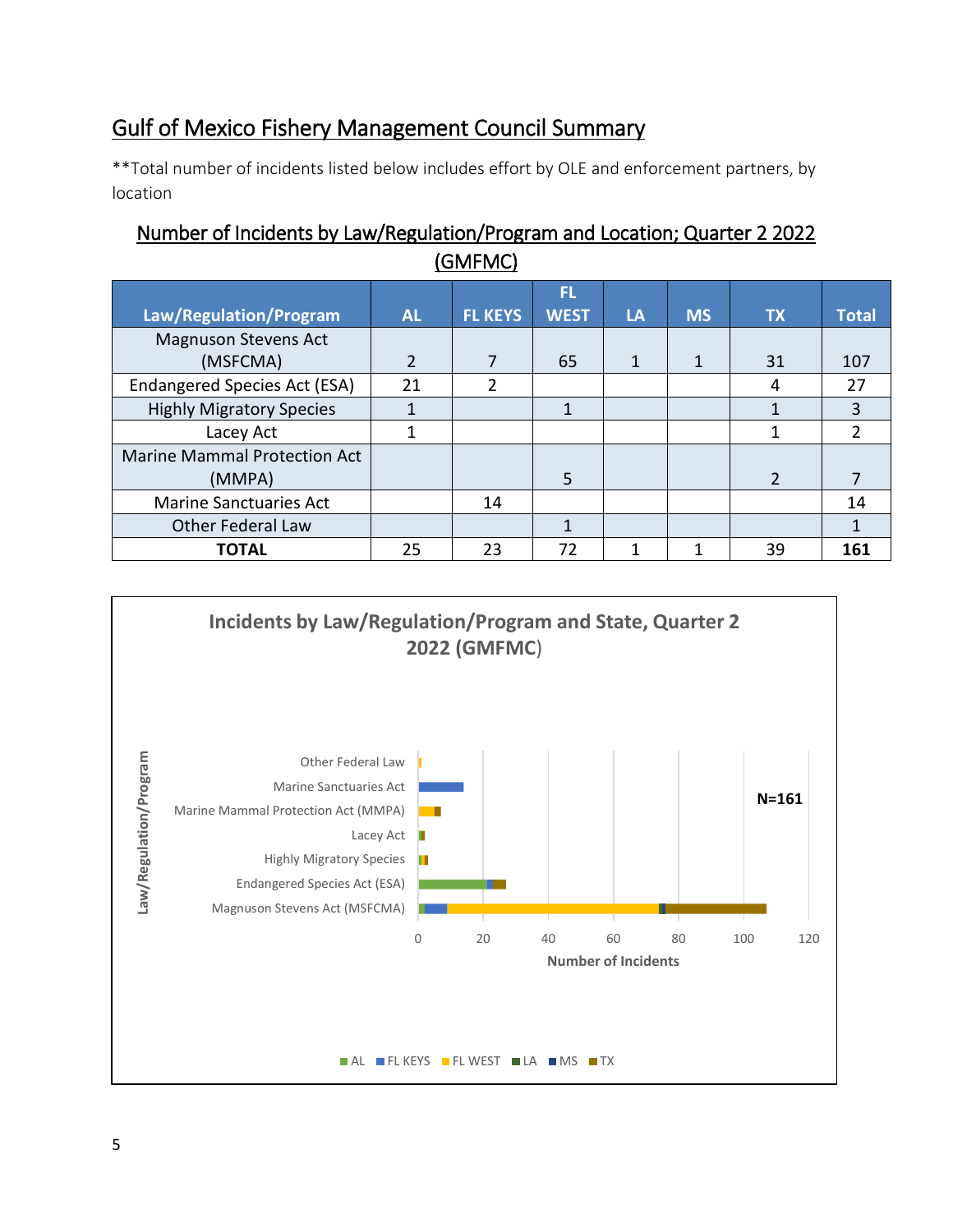#### <span id="page-6-0"></span>Caribbean Fishery Management Council Summary

\*\*Total number of incidents listed below includes effort by OLE and enforcement partners, by location

#### Number of Incidents by Law/Regulation/Program and Location; Quarter 2 2022 (CFMC)

| Law/Regulation/Program              | <b>PR</b> | <b>USVI</b> | <b>Total</b> |
|-------------------------------------|-----------|-------------|--------------|
| Magnuson Stevens Act (MSFCMA)       |           |             |              |
| Endangered Species Act (ESA)        |           |             |              |
| <b>Highly Migratory Species</b>     |           |             | 10           |
| Lacey Act                           |           |             |              |
| Marine Mammal Protection Act (MMPA) |           |             |              |
| <b>Marine Sanctuaries Act</b>       |           |             |              |
| <b>Other Federal Law</b>            |           |             |              |
| <b>TOTAL</b>                        | 10        |             |              |

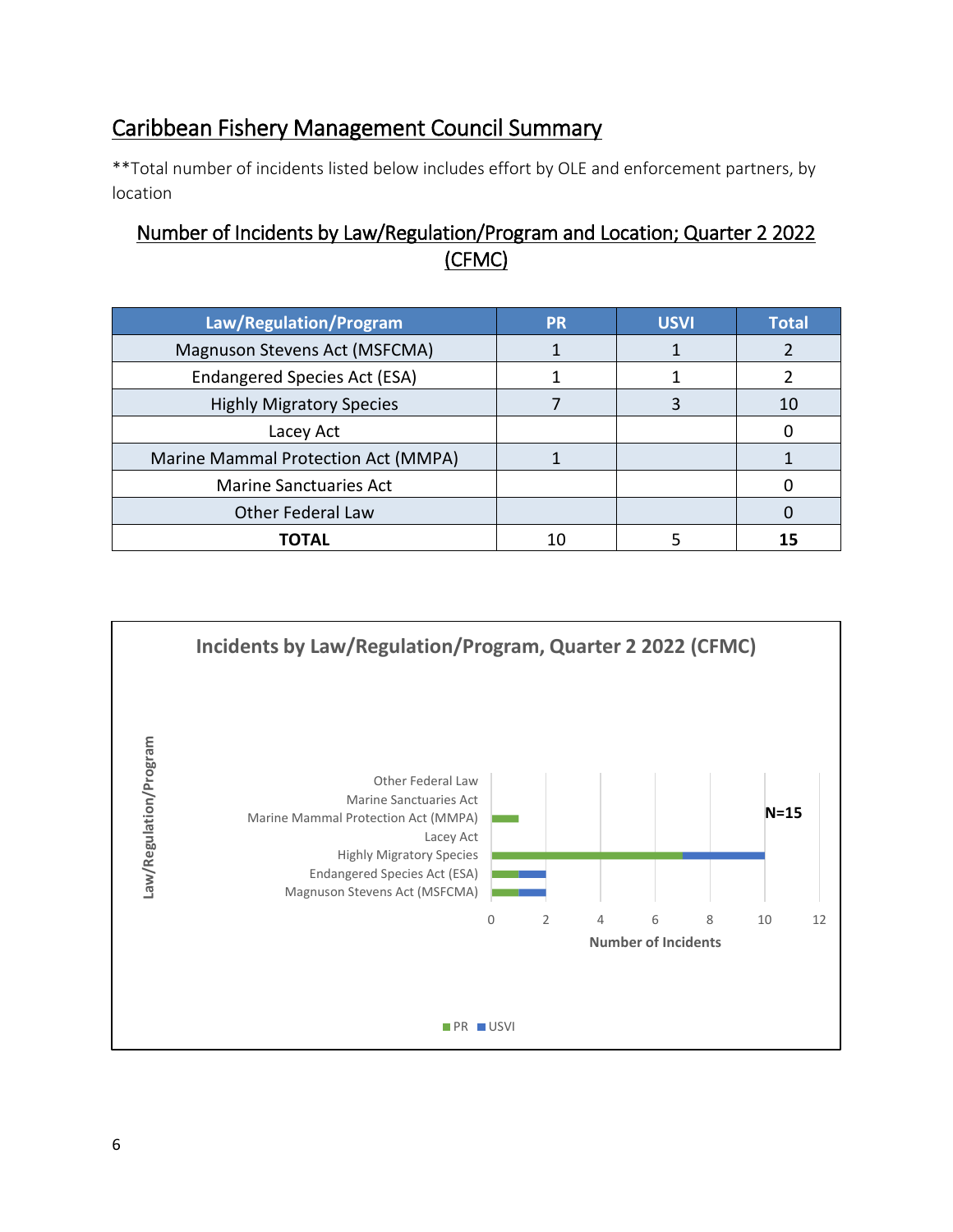# <span id="page-7-0"></span>Summary of Cases by Joint Enforcement Agreement and United States Coast Guard Partners

Throughout Quarter 2, 2022, there were 44 cases referred to OLE-SED through Joint Enforcement Agreement (JEA) and United States Coast Guard (USCG) partners. Below is a summary showing the overall distribution of cases initiated by partner, and a breakdown of case counts by law/regulation/program per enforcement partner<sup>1</sup>. Effort consisted of dockside vessel boardings, offshore vessel boardings and interaction with the general public and industry members.

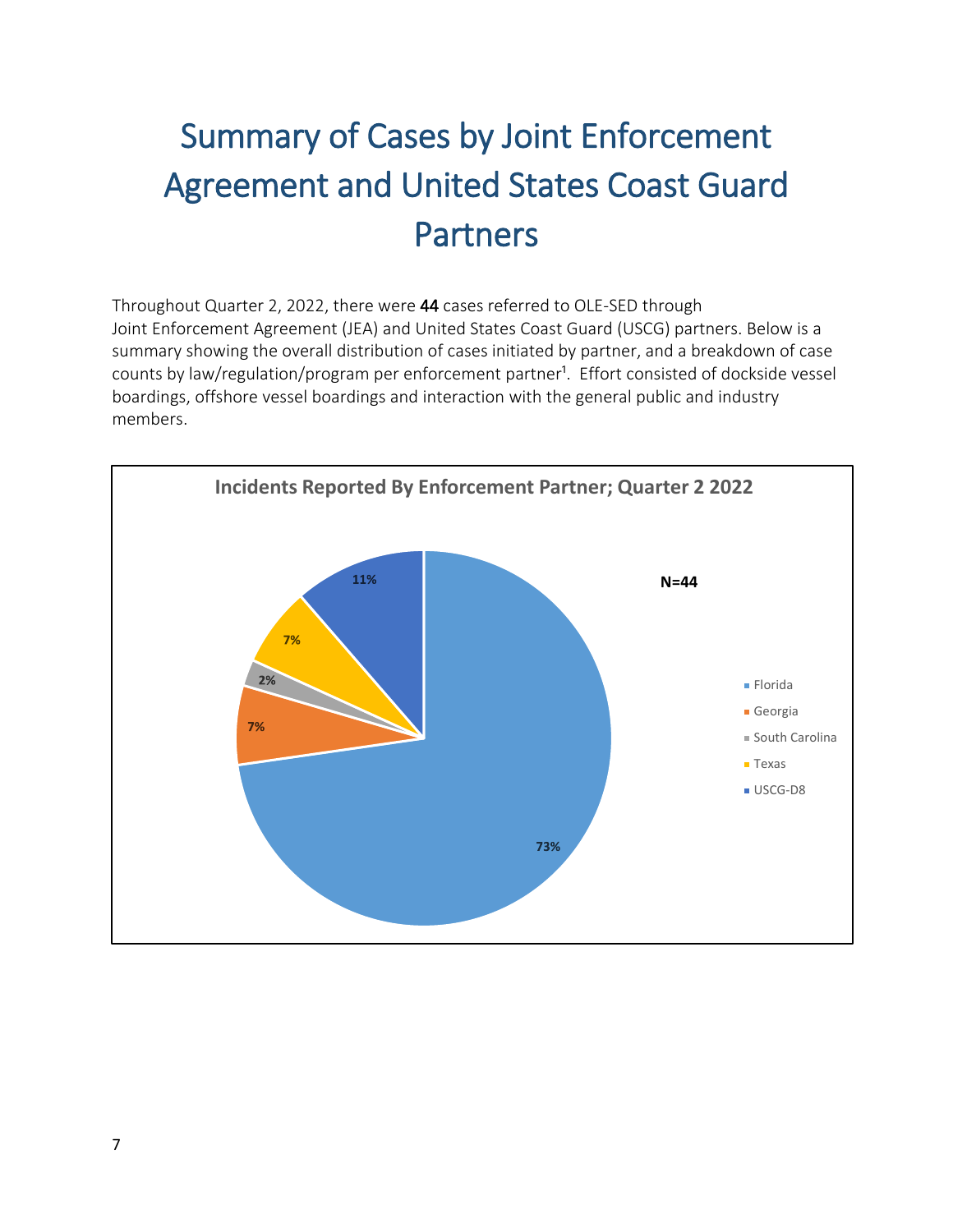

<sup>1</sup> total individual counts may be greater than opened cases due to multiple counts charged for separate cases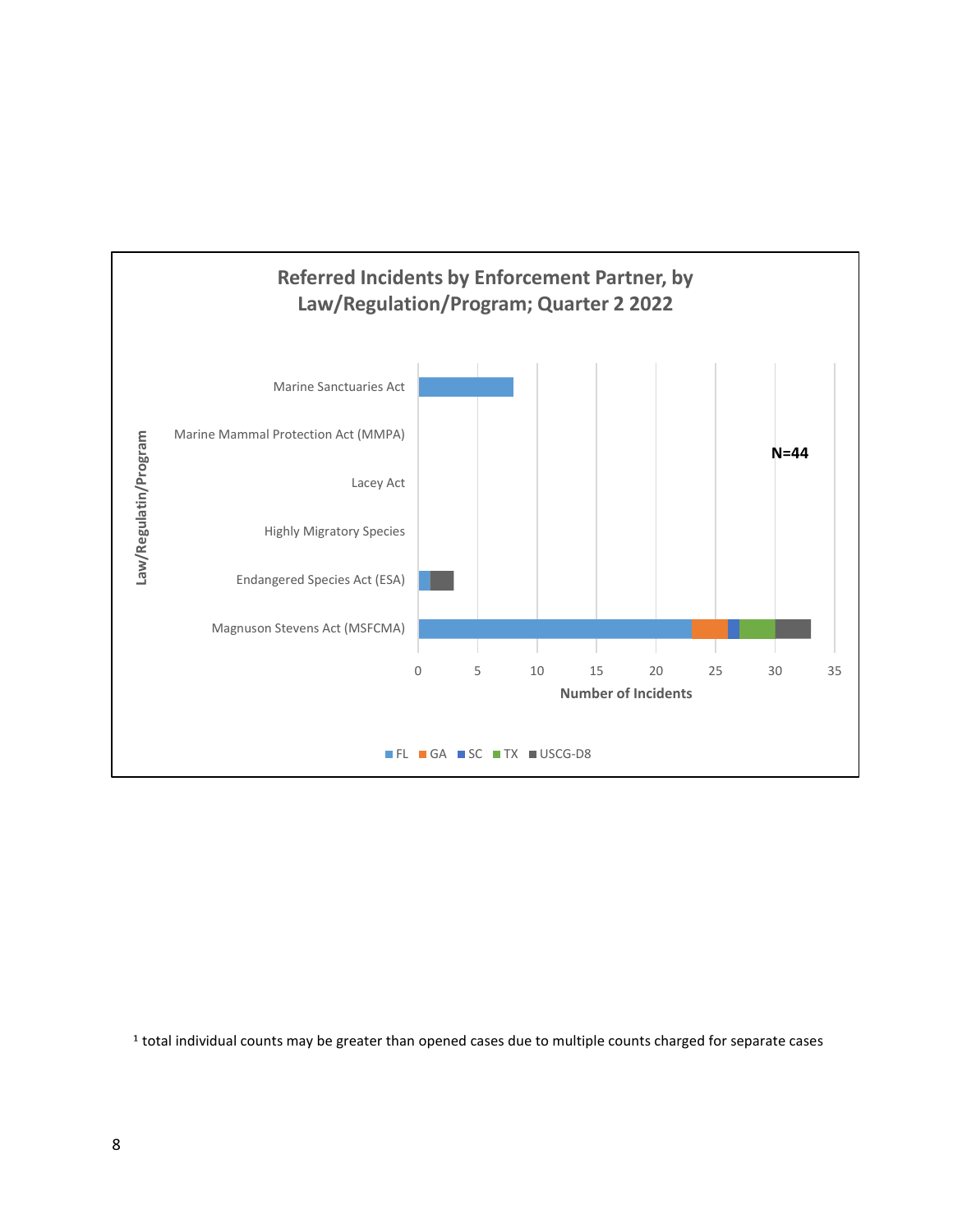## Caseload Snapshot

<span id="page-9-0"></span>Below is a breakdown of the initiated incidents (345) throughout the quarter, by status and disposition. The total also includes cases referred to OLE-SED by our enforcement partners. Throughout the quarter, enforcement personnel were able to complete investigations and close 52% of the incoming workload.

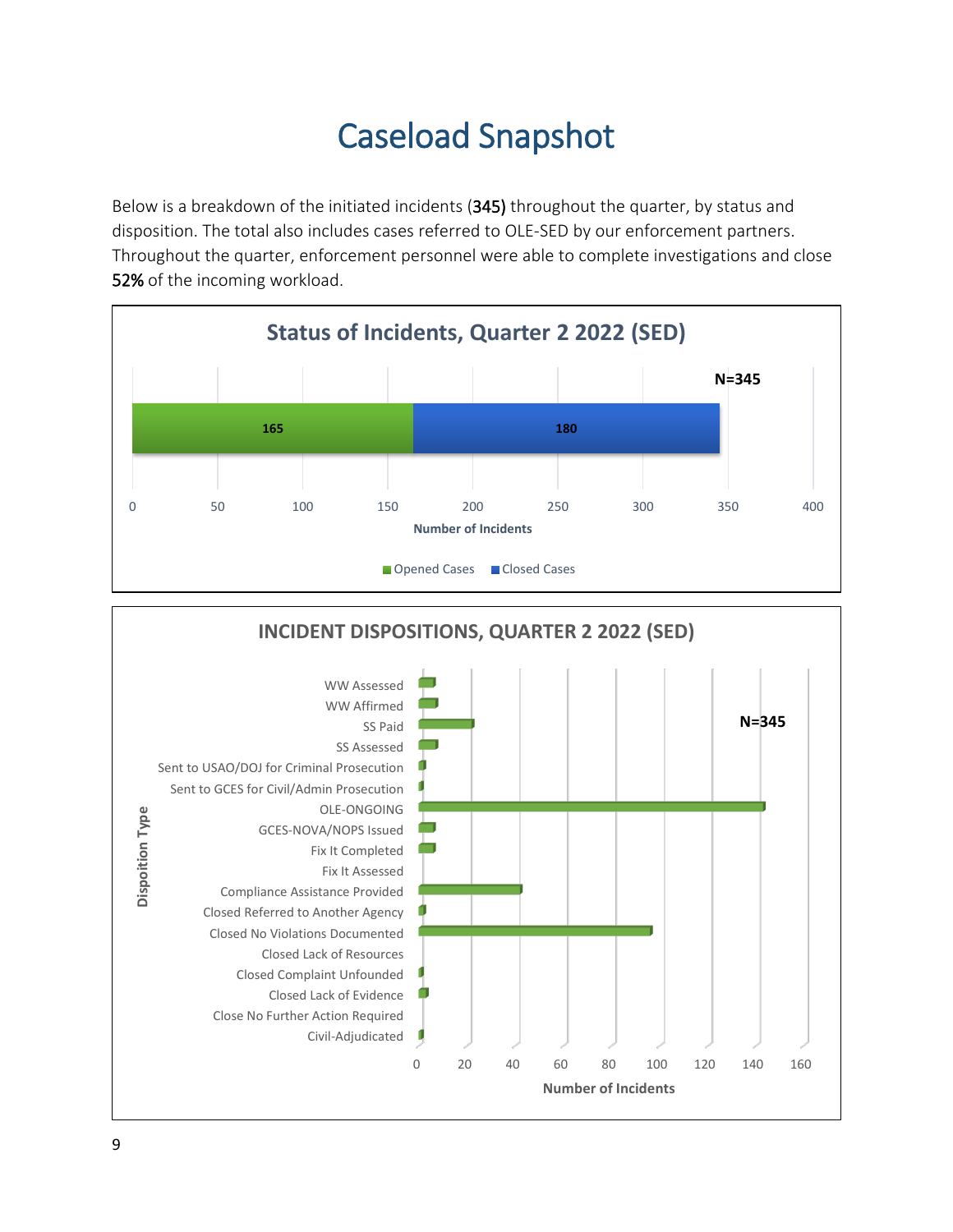# Enforcement Highlights

#### <span id="page-10-0"></span>Highly Migratory Species



 A North Carolina Enforcement Officer (EO) conducted a patrol in Wanchese, NC targeting commercial bluefin tuna offloads. During the patrol the EO boarded and inspected 15 vessels prior to their offload. No violations were found. The EO provided compliance assistance to two vessels for not renewing their HMS permit.

A Saint Thomas EO conducted a multi-day targeted enforcement detail checking HMS charter permits in the Red Hook area. All vessels contacted were in compliance and the EO found no violations indicating earlier outreach activities were successful.

A San Juan Special Agent (SA) and a St. Thomas EO participated in an operation in the west coast of Puerto Rico targeting HMS violations and patrolling a protected area in federal waters located 10nm west of PR. During the operation, the EO and SA conducted ramp checks in the town of Rincon and performed an underway patrol with U.S. Customs and Border Protection (CBP) Air & Marine Operations. They inspected a total of eight vessels, three of which had HMS violations. Additionally, they provided outreach to all the fishermen encountered. As a result of the patrols, two Summary Settlement Offers and a Written Warning were issued.

#### Illegal, Unregulated and Unreported (IUU) Fishing, Seafood Import





A Supervisory Enforcement Officer (SEO), EO's and SA's from Texas conducted joint IUU Operation Lone Star with Texas Parks and Wildlife Department (TPWD) and United States Coast Guard (USCG) intelligence personnel at the Veterans Point of Entry in Brownsville, TX. During the three day operation, officers and agents examined over 20,000 pounds of red snapper being imported from Mexico, completed two underway IUU patrols in the Gulf of Mexico EEZ, and completed six Port State Measure Agreement

(PSMA) boardings of Mexican flagged fishing vessels. On one of the underway IUU patrols, TPWD intercepted an illegal Mexican fishing boat known as a "lancha", which had over 350 pounds of red snapper onboard. The lancha and its crew were transported to the USCG for further processing.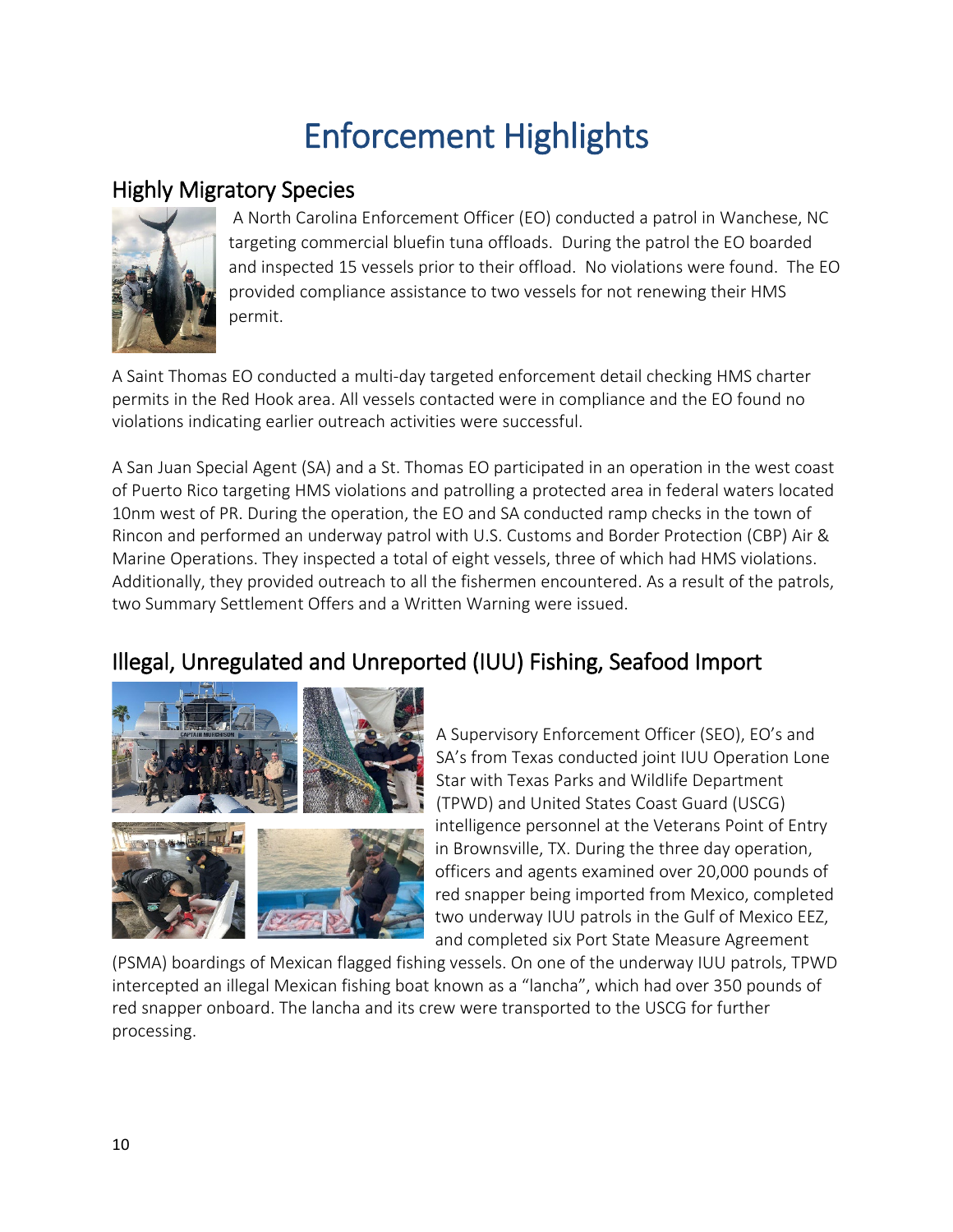#### Seafood Import Monitoring Program (SIMP) and Port State Measures Act (PSMA)

A Miami EO conducted a SIMP inspection on a container of Indonesian Tuna caught by hand line and pole and line. The importer claimed several small vessel harvests and the Miami EO was able to verify the vessel's size and fishing authority through several sources. A local organization called "Destructive Fishing Watch Indonesia" was very helpful. Training on SIMP and IUU Fishing is planned for the future to continue this working relationship.

#### Marine Mammal Protection Act

A Jacksonville Assistant Special Agent In Charge (ASAC) issued a written warning to a kayaker who approached a mother/calf North Atlantic Right Whale pair off of Ponte Vedra Beach, FL and removed a portion of rope that was entangling the whale. The other individual involved was not cited.



138A Sunrise SA and a St. Petersburg EO and SA conducted a dolphin patrol in the waters off of St. Petersburg, FL. The local SA and EO received multiple complaints of dolphin feedings in various areas. One animal was observed during the patrol, but no human interactions were documented.

A Corpus Christi EO received a hotline complaint of a stranded bottlenose dolphin. Investigation determined the stranding was previously reported to the Texas Marine Mammal Stranding Network. Stranding network personnel conducted on-scene examinations and collected samples from the deceased dolphin.

NC, SC, and GA EO's and an SEO conducted a patrol from Charleston to Helena Sound, SC seaward of the COLREGS searching for crab pots to check compliance with Atlantic Large Whale Take Reduction Plan (ALWTRP). The officers found one non-compliant pot. The pot did not have the required weak links nor paint scheme markings. An officer contacted the owner and provided compliance assistance because the owner advised that he set the pot inshore and it drifted through the inlet. The EOs removed the pot from waters where Right whales regularly transit and returned it to an inshore location where the other pots were located.



A St. Petersburg, FL SA opened an investigation after the Florida Fish and Wildlife Conservation Commission (FWCC) found a deceased bottlenose dolphin with a puncture wound to the head. The lactating female dolphin washed ashore on Ft. Myers beach with a wound that appeared to be caused by an impaling object or projectile. The animal was taken for x-rays. A press release and reward for information has been released.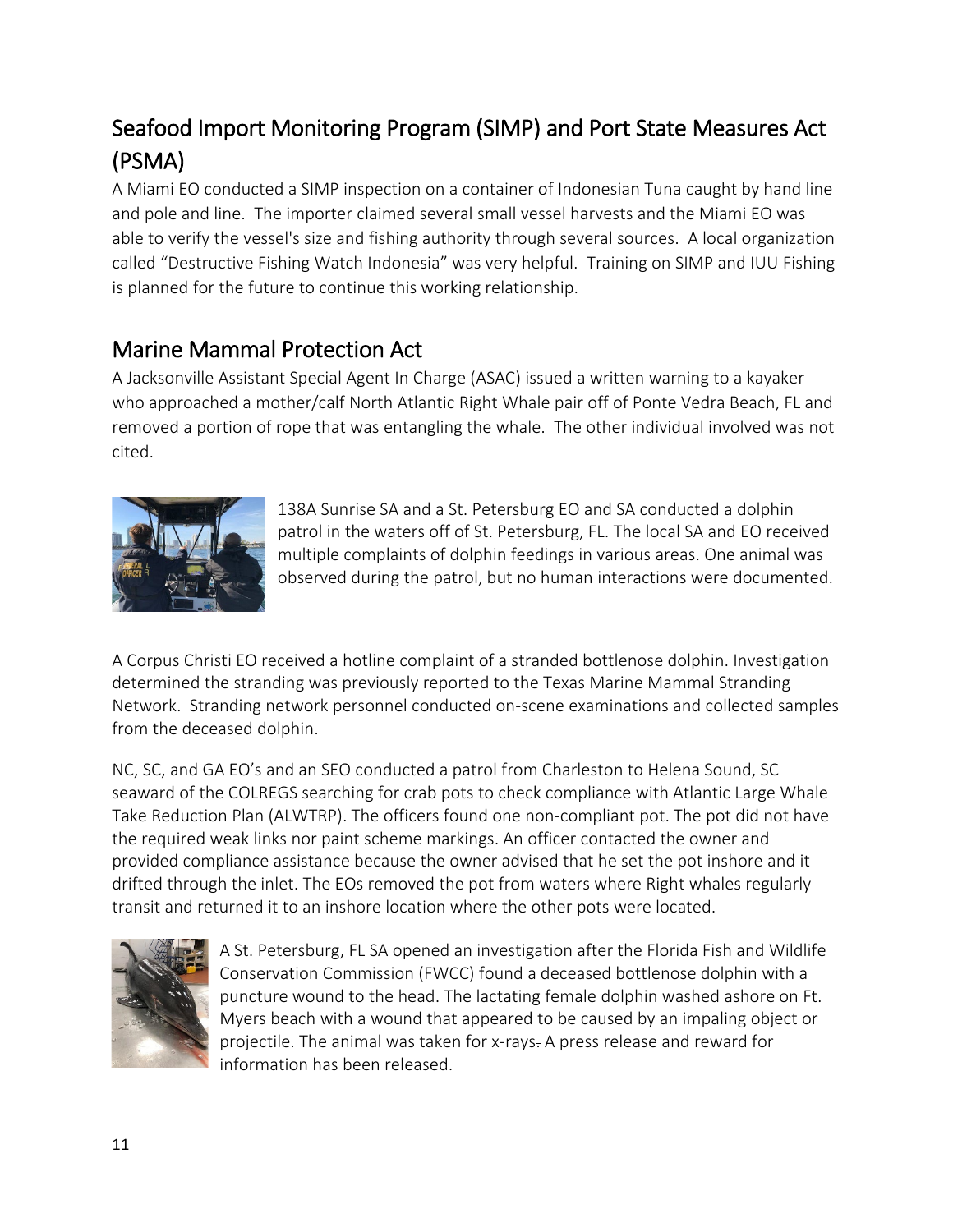#### Magnuson-Stevens Fishery Conservation and Management Act

An observer harassment case for referral to General Counsel Enforcement Section (GCES) was recently charged with a \$36,000 Notice of Violation Assessment (NOVA). The compliance liaison and a now retired SA coordinated the removal of a NMFS Observer deployed on a commercial fishing vessel due to allegations of potential sexual harassment by a crewmember. Mississippi Dept. of Marine Resources (MDMR) officers assisted with the boarding and subsequent removal of the observer. A St. Petersburg SA and a Mobile, AL EO assisted with relocating the subject of the investigation in order to conduct interviews.

A St. Petersburg EO and a League City SEO completed an investigation involving a Gulf reef fish charter captain who did not possess all of the required sea turtle mitigation gear. Officers also determined that the crew aboard the charter fishing vessel did not belong to a drug consortium as mandated by the USCG. The EO issued the captain a written warning notification letter for not having all of the required sea turtle mitigation gear, and referred the drug consortium violation to the USCG.



A St. Petersburg SEO, EO and a Niceville EO conducted an investigation of a Gulf of Mexico commercial IFQ longline vessel reportedly fishing in The Edges Marine Protected Area. The investigation revealed the vessel made four longline sets either completely in or partially in "The Edges." The EOs seized and sold 1,175 pounds of fish, which they determined the fishing crew harvested from the closed area. OLE seized 1,175 pounds of reef fish and sold them for \$7,090.00 to a seafood dealer. A D8 USCG aircrew identified the vessel in "The Edges" and vectored in a USCG cutter which conducted the at sea boarding.



A St. Petersburg SEO, EO and a Niceville EO conducted an investigation of a GOM commercial IFQ bandit rig vessel reportedly fishing in The Edges and Steamboat Lumps Marine Protected Areas during a fishing trip. The EOs conducted an investigation once the vessel returned to port in Clearwater,

FL. The investigation revealed the vessel illegally entered both areas and harvested fish from one of the areas. OLE seized 50.1 pounds of reef fish and sold them to a seafood dealer. A D8 USCG aircrew identified the vessel in the closed areas and notified OLE.

A North Carolina EO met with several charter captains to discuss delinquent reporting referrals from the SEFHIER Program. Two captains stated that they were just behind and started completing reports in his presence. One needed help building his account due to not owning a computer (all reports were filed after training). One turned in a charter permit due to an error during renewal and should have never had it on his commercial vessel. One has retired and sold his vessel, SE Permits office was contacted. One was actively reporting since fall 2021.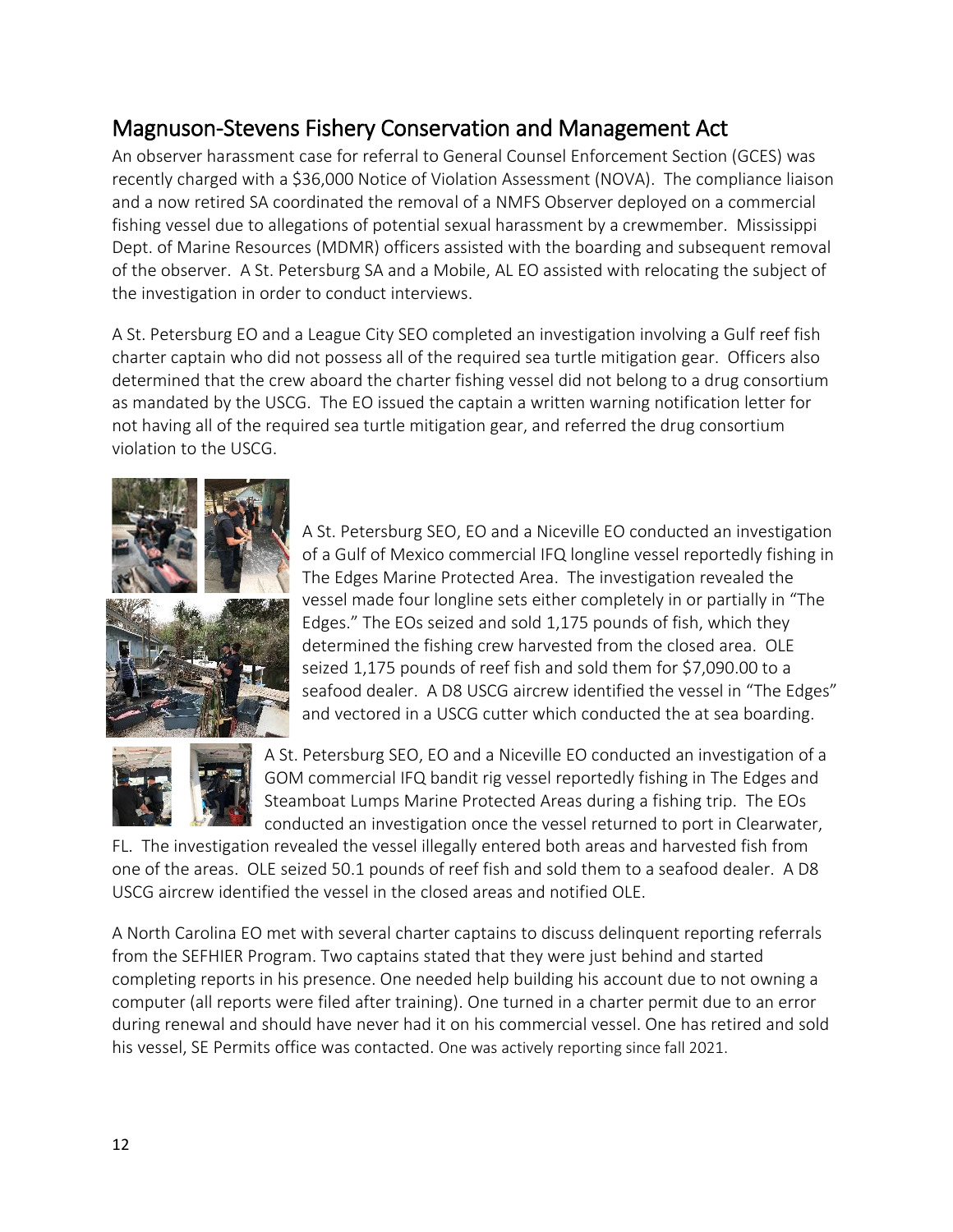#### Endangered Species Act



A St Petersburg, FL ASAC, Niceville EO and a St. Petersburg SA assisted the Florida FWC, Offshore Patrol Vessel Gulf Sentry crew, with offloading approximately 12,000 lbs. of seized shrimp in Tampa. The shrimp was seized from a Texas shrimp trawler

for license violations. Additional Turtle Excluder Device violations were also documented.



A St. Thomas EO and 2 Department of Planning and Natural Resources biologists responded to a report of a leatherback sea turtle nesting harassment at Lindquist Beach in Saint Thomas. The

sea turtle nest was located and marked to prevent the public from walking on or disturbing it. Along the beach access, signage and surveillance cameras were placed to deter further sea turtle harassment and warned of the potential fines for damaging the nest.

#### National Marine Sanctuaries

St. Petersburg EOs and a Florida Keys EO were in Islamorada, FL for a week conducting patrol operation "SPA Hopper." The objective was to enforce regulations in the Florida Keys National Marine Sanctuary marine protected areas, including SEFHIER compliance.

#### Cooperative Enforcement/Partnerships

A Cape Canaveral EO met with the executive director and head of outreach for the Marine Resources Council (MRC) HQ. The MRC is a nonprofit that does conservation work on the Indian River Lagoon as well as works with the North Atlantic Right Whale Conservation Program. The EO spoke with them about outreach and education possibilities in regards to MMPA and ESA. They were excited to collaborate in the future during events to promote awareness in these areas.

A Sunrise, FL SA gave a presentation to FWC Majors, Lieutenants and investigators. The presentation focused on why IUU fishing is a NOAA priority and the steps NOAA takes to track seafood that is imported into the United States. The SA explained NOAA's multiple regulatory programs and several cases were discussed. The presentation also focused on how NOAA and FWC can work together to enhance each agencies ability to prevent IUU fishing products from entering into U.S. commerce.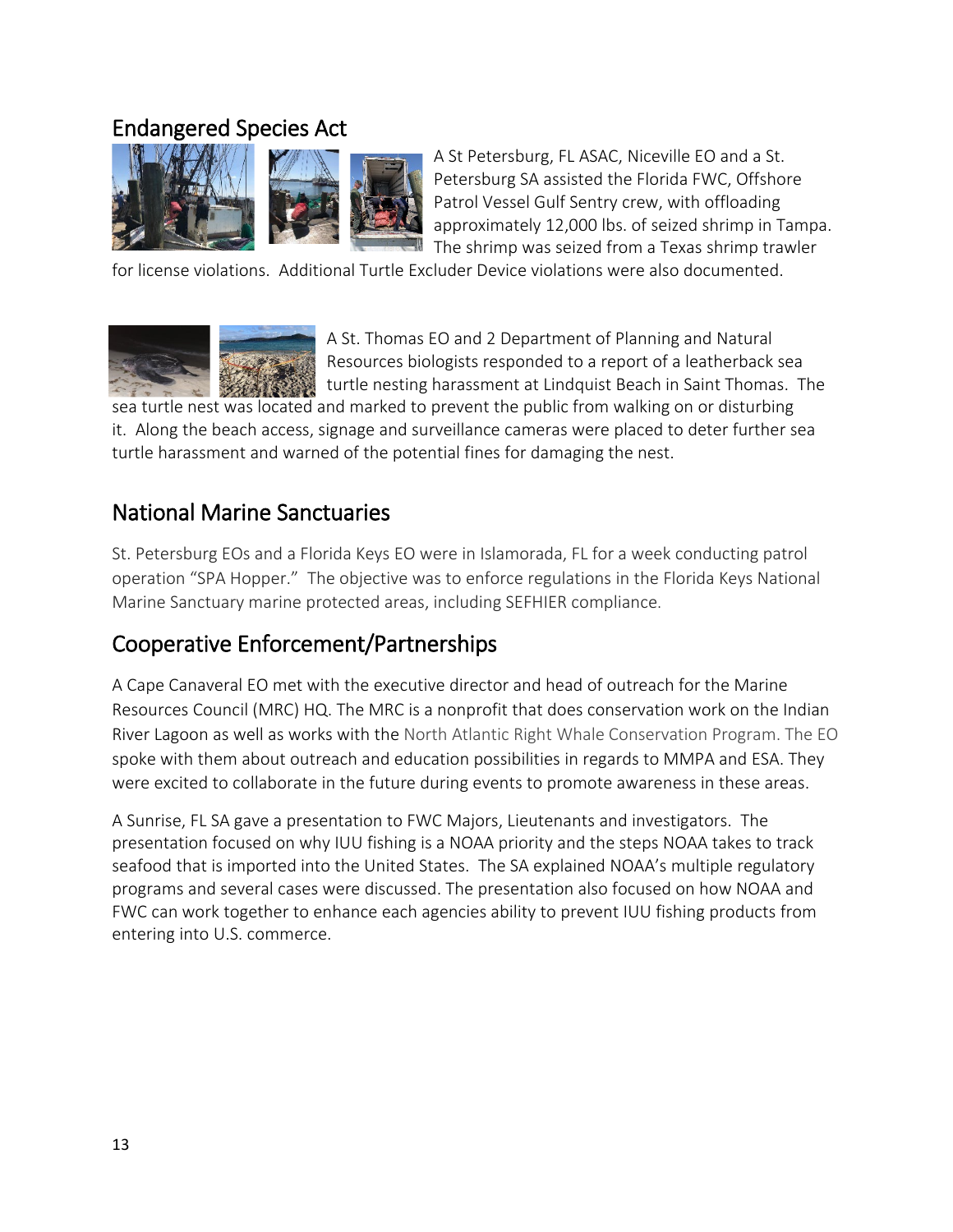

Officers and Agents from Texas traveled to the Texas Parks and Wildlife Department (TPWD) Headquarters in Austin, TX and met with supervisors from various regions throughout Texas. OLE and TPWD discussed training needs, upcoming operations/patrols, JEA case package training and SEFHIER requirements.



A Key Largo EO and Key West SA conducted federal fisheries and Lacey Act training for the eight new FWC officers in the Florida Keys.

A SA from the Slidell. LA Field Office gave a presentation to new recruits at the Louisiana Department of Wildlife and Fisheries (LDWF) academy. The presentation included an overview of NOAA OLE and JEA case preparation and processing.

A San Juan SA gave a virtual presentation on CBP's Trade Week regarding NOAA's mission, authority, regulated products and import programs. The presentation was given to all CBP personnel in Puerto Rico and the US Virgin Islands.

#### Patrols/VMS/Catch Shares

A North Carolina EO Conducted patrols in Carolina Beach, NC targeting commercial bluefin tuna offloads. Numerous contacts were made and one vessel was boarded with a 91" CFL bluefin onboard for offload.

A Saint Thomas EO conducted an IUU fishing patrol and federal fisheries training with 8 members the US Coast Guard in preparation for a targeted enforcement patrol. The 2 day patrol was conducted along the international boundary with the British Virgin Islands and targeted fishing vessels in the US EEZ.



A SED SEO and two EOs conducted a weeklong field training patrol operation in Destin, FL. EOs located four fishing charter vessels at a marina which were on a SEFHIER non-compliance list referred by the SEFHIER program. EOs interviewed the captain of one of the

vessels who was present and issued an EVR for failure to submit reports of charter fishing activity. EOs conducted two other SEFHIER investigations at that location. One of the charter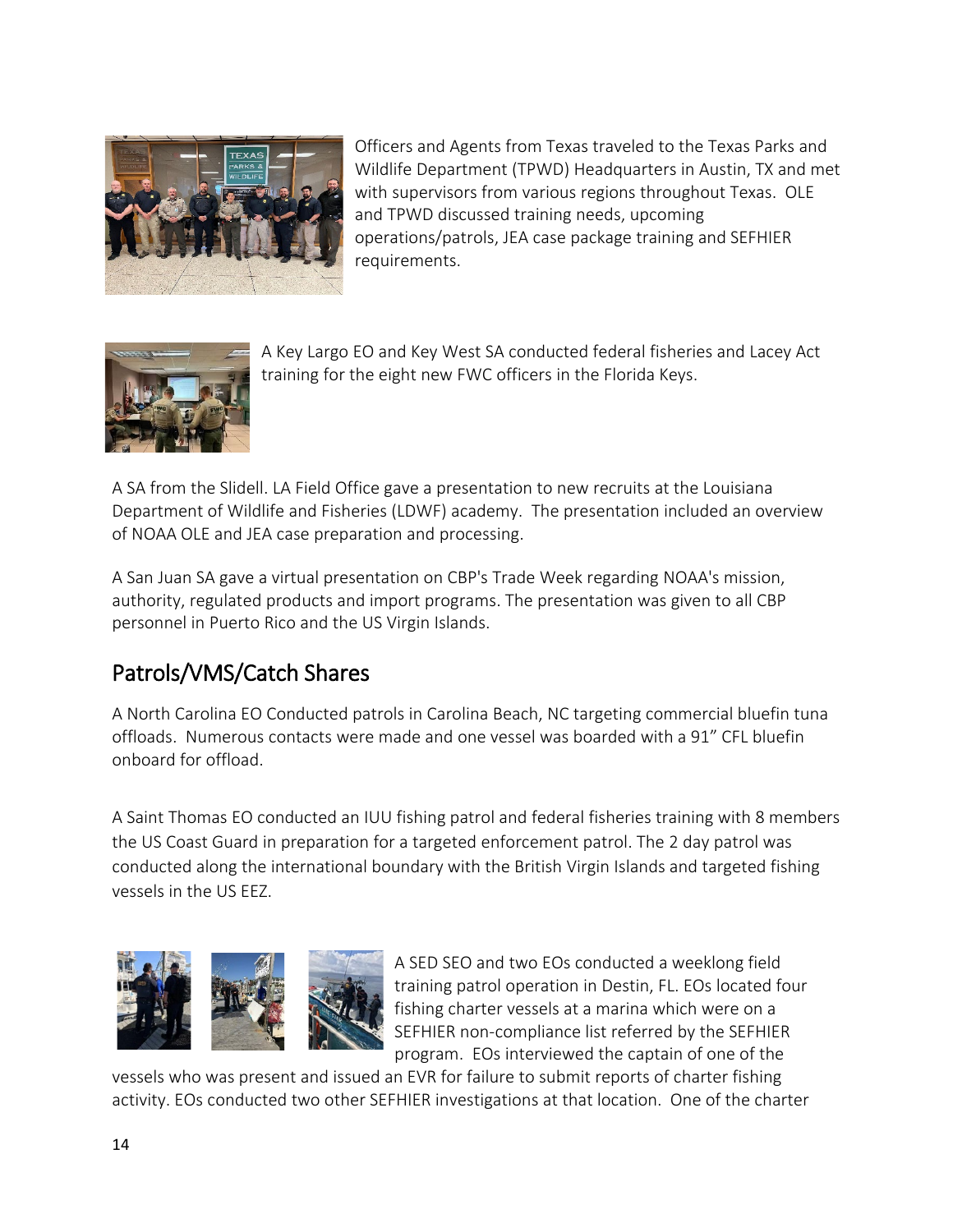vessels was in compliance. An EO issued an EVR for missing sea turtle mitigation gear to the captain of the other, which was otherwise in compliance. They conducted an EEZ patrol aboard a USCG 45' patrol vessel, and area familiarization in the Niceville AOR. While in Niceville, USCG D8 notified the EOs of two commercial Gulf of Mexico IFQ vessels fishing in closed areas (The Edges and Steamboat Lumps). The EOs investigated both case referrals once the vessels returned to port and seized fish harvested from the closed areas.



 Enforcement Officers from District 6, along with Alabama Marine Resources Division (AMRD) Officers, conducted a week-long operation focusing on Turtle Exclusion Device (TED) compliance in Mobile and Baldwin County, AL. Officers completed 19 TED boardings and provided compliance assistance to a handful of captains regarding minor TED discrepancies. Several of the captains thanked NOAA OLE and AMRD for ensuring their TEDs were in compliance as most

vessels were in the process of fixing or replacing their TEDs.

#### Compliance Assistance/Outreach/Education/Public Affairs

The compliance liaison, League City, TX SA and ASAC presented OLE related observer training to a refresher class at the SEFSC Miami Lab. Emergency, sexual assault, sexual harassment and fishery violation reporting protocols were discussed as well as conflict resolution scenarios.

In advance of the Gulf States announcing their 2022 Gulf of Mexico red snapper for-hire season dates, the compliance liaison worked with regional office personnel and released web stories to address the issue of illegal charter fishing. OLE published a press release focusing on unpermitted charter operations throughout the Southeast and the Southeast Regional Office released a story focusing on tips for a successful charter trip. The stories were published on various social media platforms and sites.

#### Media

Dolphin press release: [https://www.fisheries.noaa.gov/feature-story/noaa-seeks-information](https://www.fisheries.noaa.gov/feature-story/noaa-seeks-information-about-live-dolphin-impaled-head-fort-myers-beach)[about-live-dolphin-impaled-head-fort-myers-beach](https://www.fisheries.noaa.gov/feature-story/noaa-seeks-information-about-live-dolphin-impaled-head-fort-myers-beach)

Unpermitted Fishing Charters Rewards: [https://www.fisheries.noaa.gov/feature-story/noaas](https://www.fisheries.noaa.gov/feature-story/noaas-office-law-enforcement-offers-rewards-information-unpermitted-fishing-charters)[office-law-enforcement-offers-rewards-information-unpermitted-fishing-charters](https://www.fisheries.noaa.gov/feature-story/noaas-office-law-enforcement-offers-rewards-information-unpermitted-fishing-charters)

Charter fishing tips: [https://www.fisheries.noaa.gov/feature-story/hooking-you-important-tips](https://www.fisheries.noaa.gov/feature-story/hooking-you-important-tips-great-day-water)[great-day-water](https://www.fisheries.noaa.gov/feature-story/hooking-you-important-tips-great-day-water)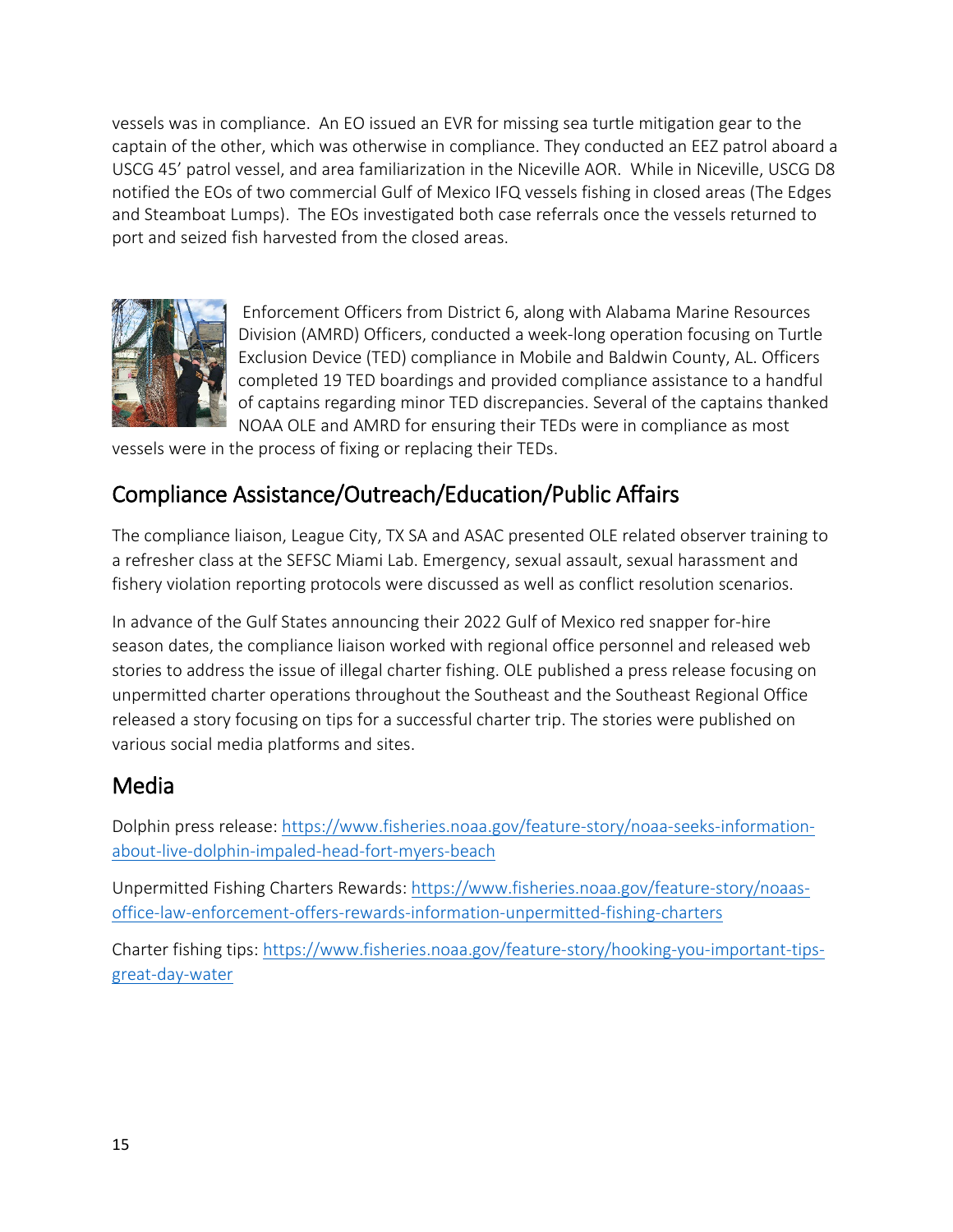### Overview of Summary Settlements

<span id="page-16-0"></span>Listed below is a summary of the 75 Summary Settlements issued during the quarter. The most frequently observed violation types cited involved retention during closure, undersize possesion and/or lack of descender devices (41), shrimp vessel TED/BRD requirements (7) and observer program requirements (5). 38 violations were cited throughout the Gulf region and ranged in subject, including 19 citations for retention during closure, undersize possesion and/or lack of descender devices, 6 citations for shrimp vessel TED/BRD requirements and 3 violations involving SEFHIER program requirements. 26 violations were cited throughout the South Atlantic region, which included 20 citations related to retention during closure, undersize possesion and/or lack od descender devices and 3 involving permit requirements. There were 11 violations in the Keys area and included 3 citations for fishing within sanctuary areas and 2 unpermitted charter operations (open access), within the Florida Keys National Marine Sanctuary

| <b>LAW/REG/PROGRAM</b>                  | <b>VIOLATION</b>                                                           | <b>AMOUNT</b> | <b>STATE</b>                   |
|-----------------------------------------|----------------------------------------------------------------------------|---------------|--------------------------------|
| <b>Endangered Species Act</b>           |                                                                            | \$100         |                                |
| (ESA)                                   | <b>TED/BRD Requirements</b>                                                |               | <b>TX</b>                      |
| <b>Endangered Species Act</b><br>(ESA)  | <b>TED/BRD Requirements</b>                                                | \$300         | TX                             |
| <b>Endangered Species Act</b><br>(ESA)  | <b>TED/BRD Requirements</b>                                                | \$100         | $\overline{FL}$<br><b>WEST</b> |
| <b>Endangered Species Act</b><br>(ESA)  | <b>TED/BRD Requirements</b>                                                | \$100         | <b>TX</b>                      |
| <b>Endangered Species Act</b><br>(ESA)  | <b>TED/BRD Requirements</b>                                                | \$100         | <b>TX</b>                      |
| <b>Endangered Species Act</b><br>(ESA)  | <b>TED/BRD Requirements</b>                                                | \$100         | $\overline{FL}$<br><b>WEST</b> |
| <b>Endangered Species Act</b><br>(ESA)  | <b>TED/BRD Requirements</b>                                                | \$300         | LA                             |
| <b>Highly Migratory Species</b>         | Possession of HMS Species Without<br><b>Required Permits</b>               | \$2,000       | NC.                            |
| <b>Highly Migratory Species</b>         | Possession of HMS Species Without<br><b>Required Permits</b>               | \$750         | FL<br><b>KEYS</b>              |
| <b>Highly Migratory Species</b>         | <b>VMS Program Requirements</b>                                            | \$2,000       | <b>SC</b>                      |
| <b>Highly Migratory Species</b>         | Possession of HMS Species Without<br><b>Required Permits</b>               | \$500         | AL                             |
| Lacey Act                               | Possession of Snapper-Grouper Species<br>Without Required Bahamian Permits | \$500         | <b>FL EAST</b>                 |
| <b>Magnuson Stevens Act</b><br>(MSFCMA) | <b>Retention During Closure</b>                                            | \$925         | FL.<br><b>WEST</b>             |
| <b>Magnuson Stevens Act</b><br>(MSFCMA) | <b>Undersize Possession</b>                                                | \$350         | FL.<br><b>WEST</b>             |
| <b>Magnuson Stevens Act</b><br>(MSFCMA) | <b>Observer Program Requirements</b>                                       | \$2,500       | FL.<br><b>WEST</b>             |
| <b>Magnuson Stevens Act</b><br>(MSFCMA) | <b>Observer Program Requirements</b>                                       | \$2,500       | FL.<br><b>WEST</b>             |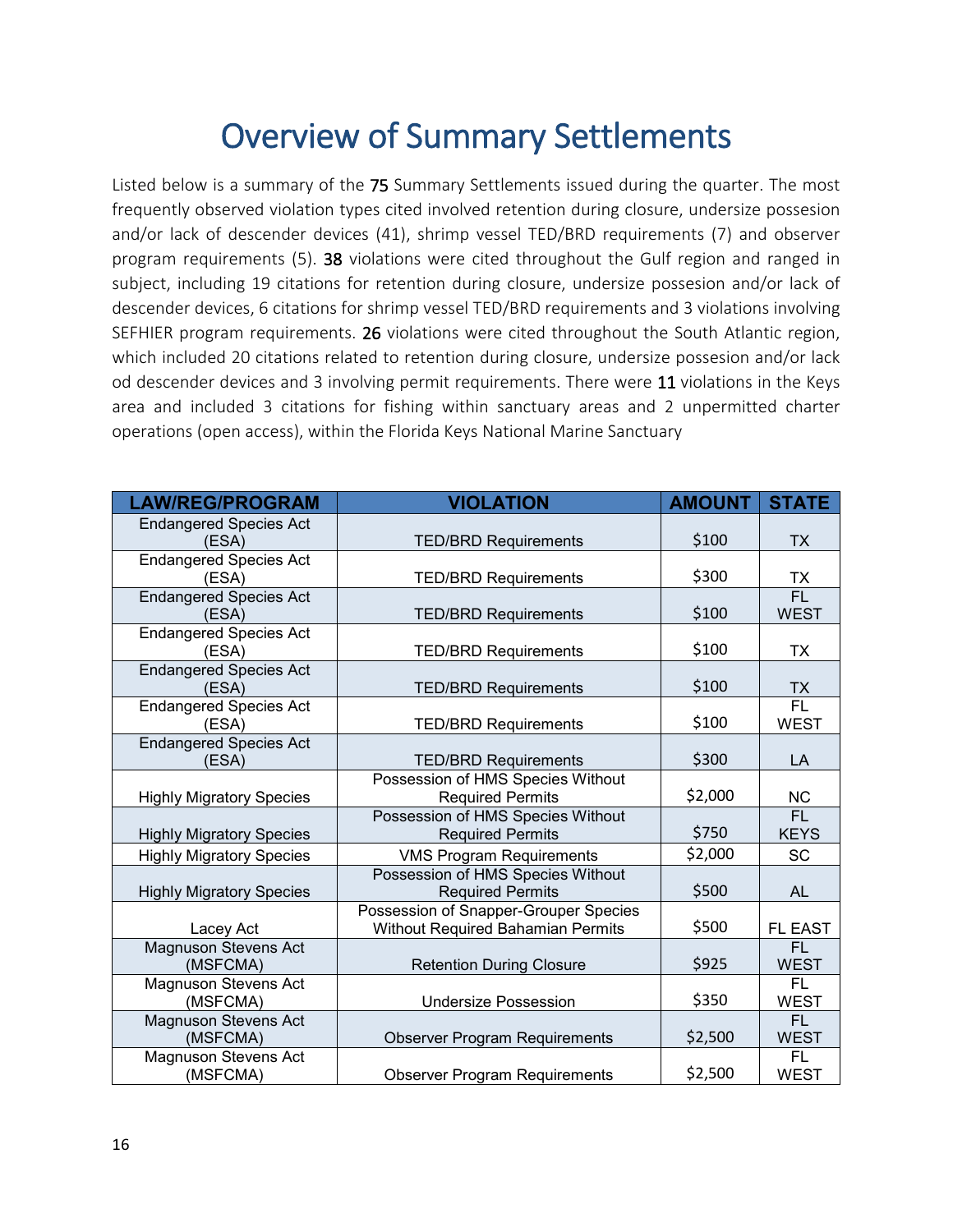| <b>Magnuson Stevens Act</b>             |                                                                                  |         | FL.                         |
|-----------------------------------------|----------------------------------------------------------------------------------|---------|-----------------------------|
| (MSFCMA)                                | <b>Retention During Closure</b>                                                  | \$400   | <b>WEST</b>                 |
| <b>Magnuson Stevens Act</b><br>(MSFCMA) | Undersize Possession, Reef Fish as Bait                                          | \$400   | FL.<br><b>WEST</b>          |
| <b>Magnuson Stevens Act</b><br>(MSFCMA) | Fail to Maintain Fish Intact                                                     | \$1,025 | FL.<br><b>WEST</b>          |
| <b>Magnuson Stevens Act</b>             | Retention During Closure, Sea Turtle Gear                                        |         | FL.                         |
| (MSFCMA)                                | <b>Mitigation Requirements</b>                                                   | \$1,975 | <b>WEST</b>                 |
| <b>Magnuson Stevens Act</b><br>(MSFCMA) | Reef Fish as Bait                                                                | \$275   | FL.<br><b>KEYS</b>          |
| <b>Magnuson Stevens Act</b>             |                                                                                  | \$500   | FL<br><b>WEST</b>           |
| (MSFCMA)<br><b>Magnuson Stevens Act</b> | <b>SEFHIER Program Requirements</b><br>Retention During Closure, Dispose of fish |         | FL.                         |
| (MSFCMA)                                | after approach by law enforcement                                                | \$1,000 | <b>WEST</b>                 |
| <b>Magnuson Stevens Act</b><br>(MSFCMA) | Retention During Closure, Undersize<br>Possession                                | \$725   | GA                          |
| <b>Magnuson Stevens Act</b>             | Retention During Closure, Dispose of fish                                        |         | FL                          |
| (MSFCMA)<br><b>Magnuson Stevens Act</b> | after approach by law enforcement<br>Undersize Possession, Sea Turtle Gear       | \$1,600 | <b>WEST</b><br>FL.          |
| (MSFCMA)                                | <b>Mitigation Requirements</b>                                                   | \$400   | <b>WEST</b>                 |
| <b>Magnuson Stevens Act</b><br>(MSFCMA) | <b>Retention During Closure</b>                                                  | \$750   | <b>FL EAST</b>              |
| <b>Magnuson Stevens Act</b>             |                                                                                  |         |                             |
| (MSFCMA)                                | <b>Commercial Trip Limit Exceeded</b>                                            | \$1,000 | <b>FL EAST</b><br><b>FL</b> |
| <b>Magnuson Stevens Act</b><br>(MSFCMA) | <b>Undersize Possession</b>                                                      | \$925   | <b>KEYS</b>                 |
| <b>Magnuson Stevens Act</b><br>(MSFCMA) | Fishing in a Closed Area                                                         | \$700   | FL.<br><b>KEYS</b>          |
| <b>Magnuson Stevens Act</b><br>(MSFCMA) | <b>Undersize Possession</b>                                                      | \$325   | FL<br><b>WEST</b>           |
| <b>Magnuson Stevens Act</b>             |                                                                                  |         | FL.                         |
| (MSFCMA)                                | <b>Retention During Closure</b>                                                  | \$1,150 | <b>WEST</b>                 |
| <b>Magnuson Stevens Act</b><br>(MSFCMA) | <b>Observer Program Requirements</b>                                             | \$2,500 | <b>FL</b><br><b>WEST</b>    |
| <b>Magnuson Stevens Act</b><br>(MSFCMA) | <b>Retention During Closure</b>                                                  | \$800   | ТX                          |
| <b>Magnuson Stevens Act</b><br>(MSFCMA) | Reef Fish as Bait                                                                | \$550   | FL<br><b>WEST</b>           |
| <b>Magnuson Stevens Act</b>             |                                                                                  |         | FL.                         |
| (MSFCMA)                                | <b>Commercial Trip Limit Exceeded</b>                                            | \$1,250 | <b>WEST</b>                 |
| <b>Magnuson Stevens Act</b><br>(MSFCMA) | <b>Retention During Closure</b>                                                  | \$500   | FL<br><b>WEST</b>           |
| <b>Magnuson Stevens Act</b>             | Retention During Closure, Lack of                                                | \$750   |                             |
| (MSFCMA)<br><b>Magnuson Stevens Act</b> | <b>Descender Device</b>                                                          |         | FL EAST<br><b>FL</b>        |
| (MSFCMA)                                | <b>Observer Program Requirements</b>                                             | \$2,500 | <b>WEST</b>                 |
| <b>Magnuson Stevens Act</b><br>(MSFCMA) | <b>Retention During Closure</b>                                                  | \$675   | FL EAST                     |
| <b>Magnuson Stevens Act</b><br>(MSFCMA) | Undersize Possession, Lack of Descender<br>Device                                | \$525   | <b>FL EAST</b>              |
| <b>Magnuson Stevens Act</b><br>(MSFCMA) | <b>Retention During Closure</b>                                                  | \$325   | FL EAST                     |
| <b>Magnuson Stevens Act</b><br>(MSFCMA) | <b>SEFHIER Program Requirements</b>                                              | \$500   | FL<br><b>WEST</b>           |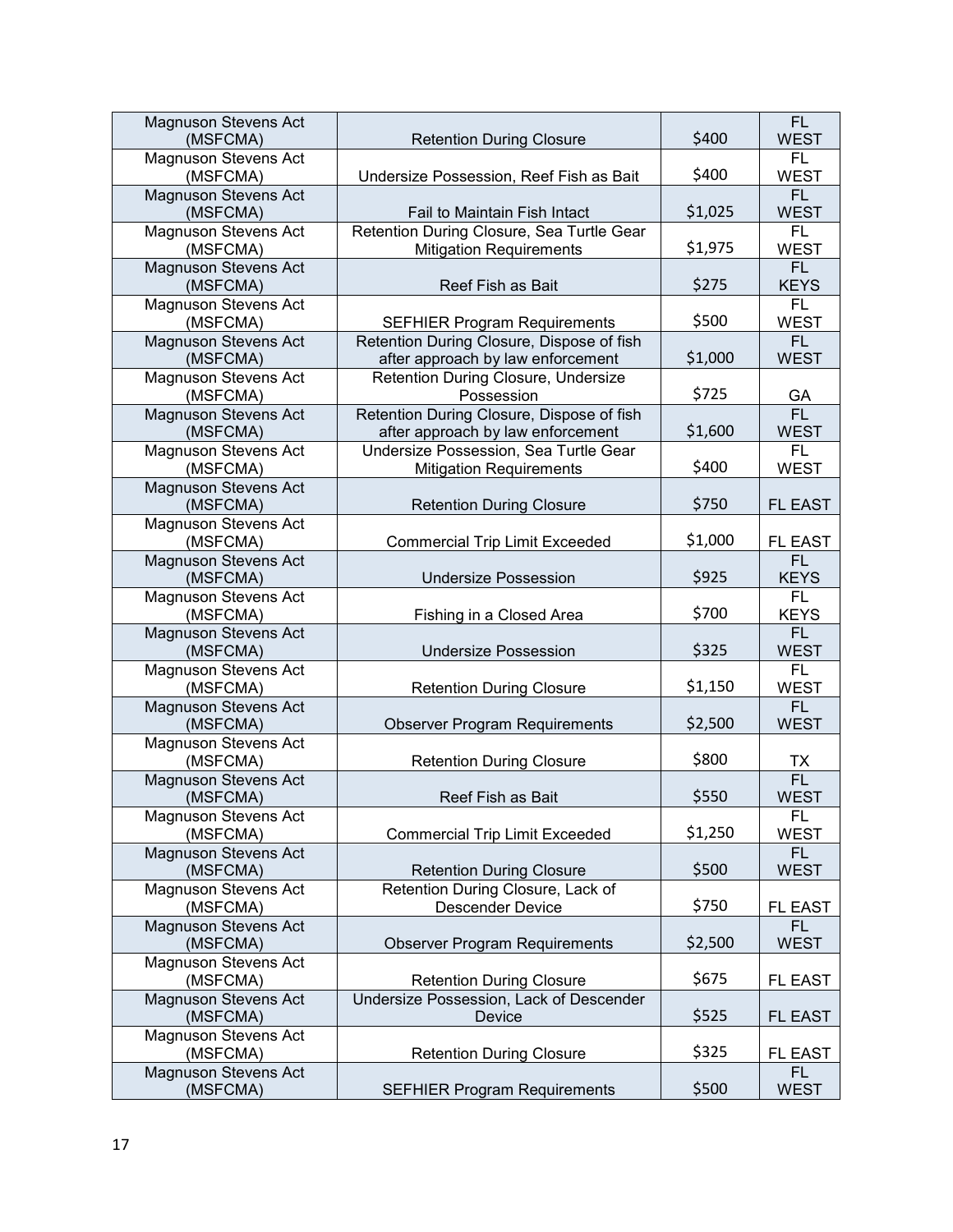| <b>Magnuson Stevens Act</b>             |                                                                                |         | FL.                      |
|-----------------------------------------|--------------------------------------------------------------------------------|---------|--------------------------|
| (MSFCMA)                                | <b>Retention During Closure</b>                                                | \$1,875 | <b>WEST</b>              |
| <b>Magnuson Stevens Act</b><br>(MSFCMA) | <b>Undersize Possession</b>                                                    | \$425   | GA                       |
| <b>Magnuson Stevens Act</b>             | Retention During Closure, Lack of                                              |         |                          |
| (MSFCMA)                                | <b>Descender Device</b>                                                        | \$550   | <b>FL EAST</b>           |
| <b>Magnuson Stevens Act</b><br>(MSFCMA) | <b>Retention During Closure</b>                                                | \$675   | <b>GA</b>                |
| <b>Magnuson Stevens Act</b>             | Retention During Closure, Lack of                                              |         |                          |
| (MSFCMA)                                | <b>Descender Device</b>                                                        | \$800   | <b>FL EAST</b>           |
| <b>Magnuson Stevens Act</b>             |                                                                                |         | <b>FL</b>                |
| (MSFCMA)                                | <b>Retention During Closure</b>                                                | \$1,150 | <b>WEST</b>              |
| <b>Magnuson Stevens Act</b><br>(MSFCMA) | Logbook Program Requirements                                                   | \$1,500 | <b>FL EAST</b>           |
| <b>Magnuson Stevens Act</b>             |                                                                                |         | <b>FL</b>                |
| (MSFCMA)                                | <b>Observer Program Requirements</b>                                           | \$2,500 | <b>KEYS</b>              |
| <b>Magnuson Stevens Act</b><br>(MSFCMA) | <b>Unpermitted Charter Activity-Open Access</b><br>Permit                      | \$500   | FL.<br><b>KEYS</b>       |
| <b>Magnuson Stevens Act</b>             | Retention During Closure, Failure to Allow                                     |         | FL                       |
| (MSFCMA)                                | Inspection                                                                     | \$2,375 | <b>WEST</b>              |
|                                         | Retention During Closure, Dispose of fish                                      |         |                          |
| <b>Magnuson Stevens Act</b>             | after approach by law enforcement, Lack of                                     |         |                          |
| (MSFCMA)                                | <b>Descender Device</b>                                                        | \$2,200 | <b>FL EAST</b>           |
| <b>Magnuson Stevens Act</b><br>(MSFCMA) | Retention During Closure, Dispose of fish<br>after approach by law enforcement | \$550   | <b>FL EAST</b>           |
| <b>Magnuson Stevens Act</b>             |                                                                                |         | <b>FL</b>                |
| (MSFCMA)                                | <b>Undersize Possession</b>                                                    | \$275   | <b>WEST</b>              |
| <b>Magnuson Stevens Act</b>             | <b>Unpermitted Charter Activity-Open Access</b>                                |         |                          |
| (MSFCMA)                                | Permit                                                                         | \$500   | <b>SC</b>                |
| <b>Magnuson Stevens Act</b>             |                                                                                |         |                          |
| (MSFCMA)<br><b>Magnuson Stevens Act</b> | <b>Retention During Closure</b>                                                | \$650   | <b>FL EAST</b>           |
| (MSFCMA)                                | <b>Retention During Closure</b>                                                | \$950   | <b>FL EAST</b>           |
| <b>Magnuson Stevens Act</b>             | Retention During Closure, Lack of                                              |         |                          |
| (MSFCMA)                                | <b>Descender Device</b>                                                        | \$700   | <b>FL EAST</b>           |
| <b>Magnuson Stevens Act</b>             | Retention During Closure, Lack of                                              |         |                          |
| (MSFCMA)                                | <b>Descender Device</b>                                                        | \$900   | <b>FL EAST</b>           |
|                                         | Retention During Closure, Dispose of fish                                      |         |                          |
| Magnuson Stevens Act                    | after approach by law enforcement, Lack of                                     |         |                          |
| (MSFCMA)                                | <b>Descender Device</b>                                                        | \$2,100 | <b>FL EAST</b>           |
| <b>Magnuson Stevens Act</b><br>(MSFCMA) | <b>Unpermitted Charter Activity-Open Access</b><br>Permit                      | \$500   | FL                       |
| <b>Magnuson Stevens Act</b>             |                                                                                |         | <b>KEYS</b><br>FL        |
| (MSFCMA)                                | <b>Undersize Possession</b>                                                    | \$275   | <b>KEYS</b>              |
| <b>Magnuson Stevens Act</b>             |                                                                                |         |                          |
| (MSFCMA)                                | <b>Retention During Closure</b>                                                | \$1,000 | TX                       |
| Magnuson Stevens Act                    |                                                                                |         | <b>FL</b>                |
| (MSFCMA)                                | <b>SEFHIER Program Requirements</b>                                            | \$500   | <b>WEST</b>              |
| <b>Magnuson Stevens Act</b><br>(MSFCMA) | <b>Fishing Without Valid Shrimp Permit</b>                                     | \$3,000 | <b>FL</b><br><b>WEST</b> |
| <b>Magnuson Stevens Act</b>             |                                                                                |         |                          |
| (MSFCMA)                                |                                                                                |         |                          |
|                                         | <b>Undersize Possession</b>                                                    | \$375   | GA                       |
| <b>Magnuson Stevens Act</b><br>(MSFCMA) | <b>Retention During Closure</b>                                                | \$700   | <b>TX</b>                |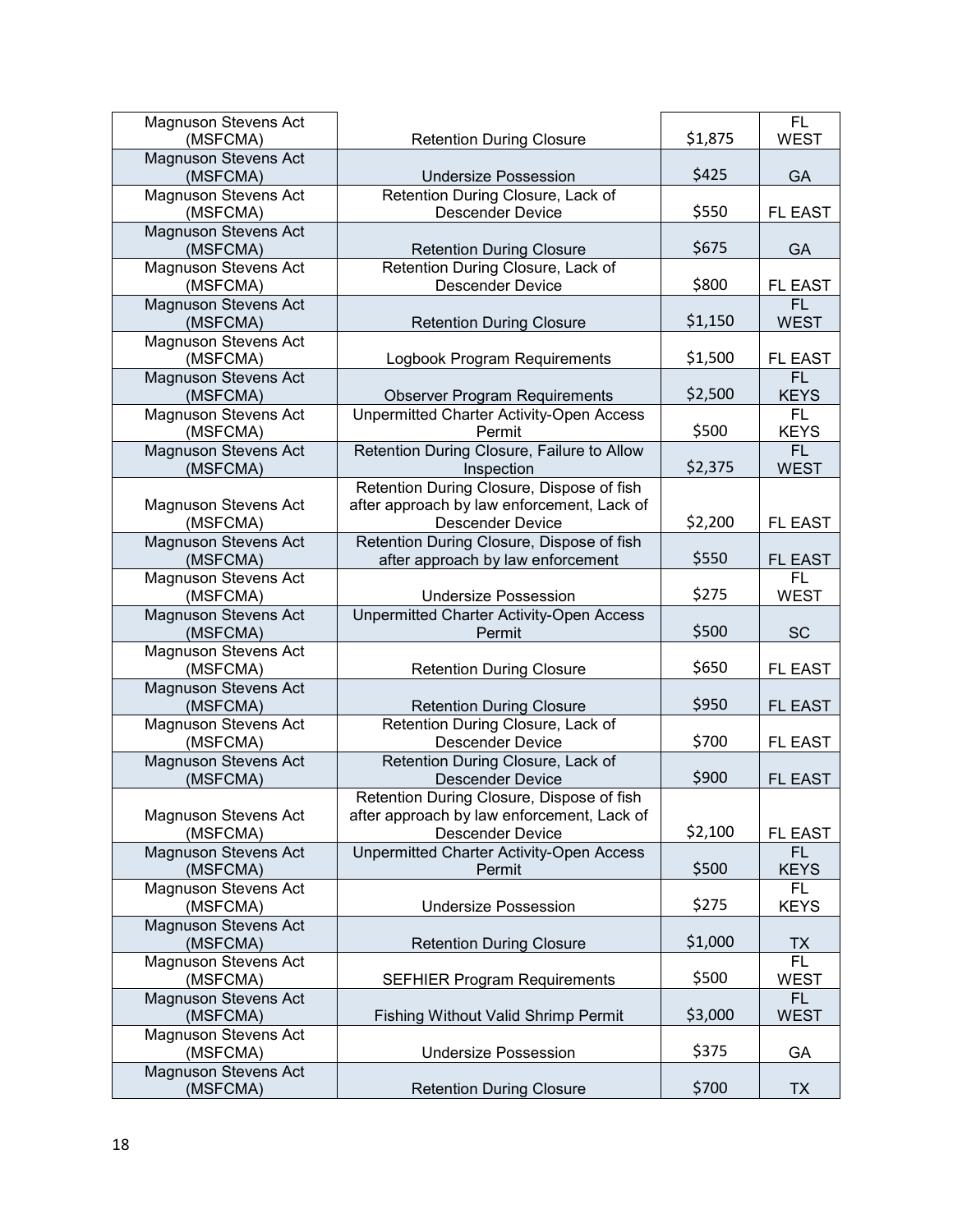| <b>Magnuson Stevens Act</b>             |                                                                             |         |                    |
|-----------------------------------------|-----------------------------------------------------------------------------|---------|--------------------|
| (MSFCMA)                                | <b>Retention During Closure</b>                                             | \$2,700 | ТX                 |
| <b>Magnuson Stevens Act</b><br>(MSFCMA) | Retention During Closure, Undersize<br>Possession, Lack of Descender Device | \$1,650 | <b>FL EAST</b>     |
| <b>Magnuson Stevens Act</b><br>(MSFCMA) | Undersize Possession, Lack of Descender<br>Device                           | \$625   | <b>FL EAST</b>     |
| <b>Marine Sanctuaries Act</b>           | Fishing within Sanctuary Preservation Area                                  | \$875   | FL.<br><b>KEYS</b> |
| Marine Sanctuaries Act                  | Fishing within Sanctuary Preservation Area                                  | \$1,300 | EL.<br><b>KEYS</b> |
| <b>Marine Sanctuaries Act</b>           | <b>Fishing within Sanctuary Preservation Area</b>                           | \$600   | FL<br><b>KEYS</b>  |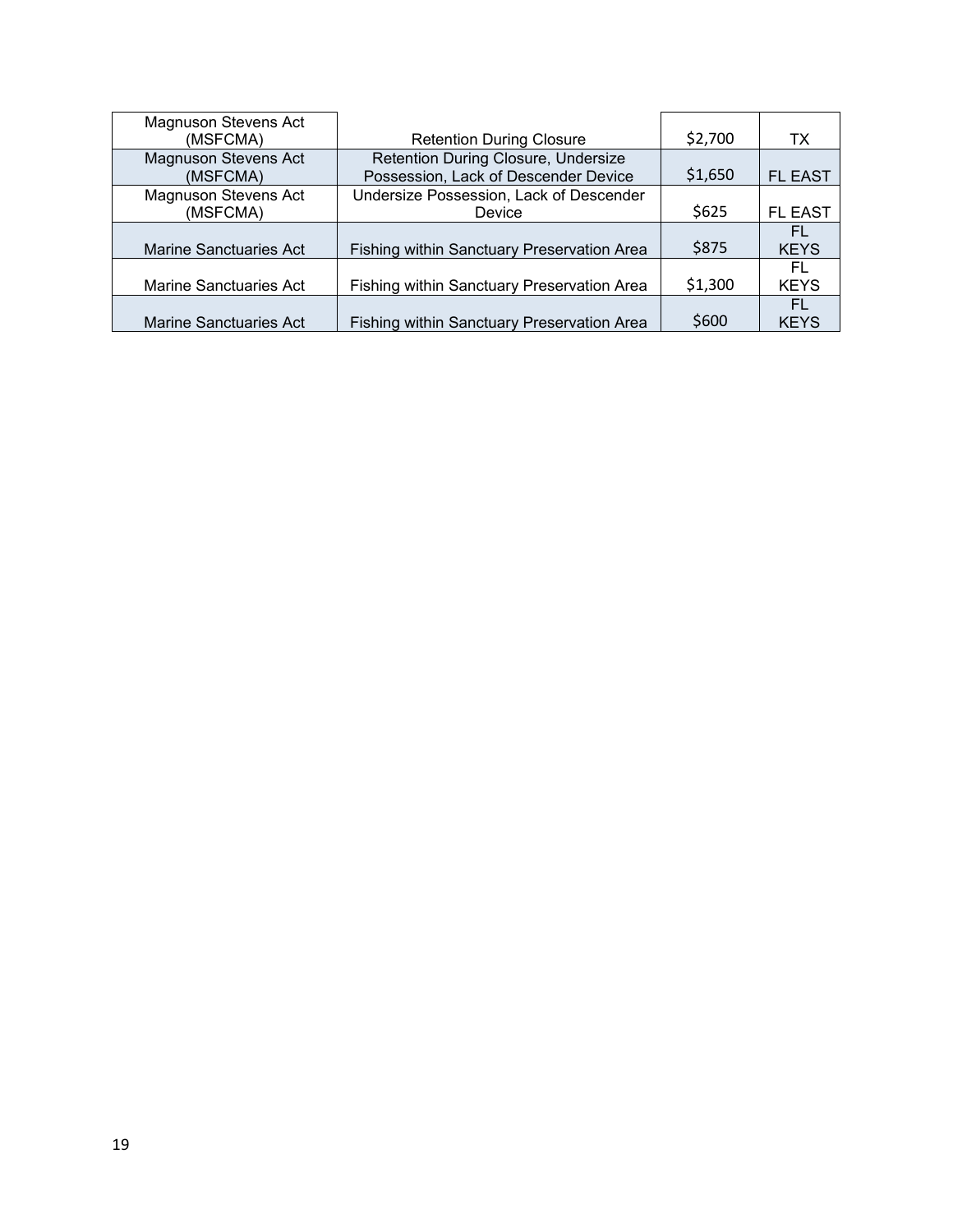## Investigative Support Program

|                  | <b>NETWORK</b>     |                  |                |              |                 | <b>NAUTIC</b> |                 |                |
|------------------|--------------------|------------------|----------------|--------------|-----------------|---------------|-----------------|----------------|
| <b>FISHERY</b>   | <b>INNOVATIONS</b> | <b>WOODSHOLE</b> | <b>SKYMATE</b> | <b>FARIA</b> | <b>ADDVALUE</b> | <b>ALERT</b>  | <b>METOCEAN</b> | <b>TOTAL</b>   |
| <b>HMS</b>       |                    |                  |                |              |                 |               |                 |                |
| Pelagic          |                    |                  |                |              |                 |               |                 |                |
| Longline         | $6\phantom{1}$     | 42               | 15             | 25           |                 |               |                 | 88             |
| <b>HMS Shark</b> |                    | 3                | 1              | 3            |                 |               |                 | $\overline{7}$ |
| <b>Gulf Reef</b> |                    |                  |                |              |                 |               |                 |                |
| Fish             | 92                 | 325              | 108            | 115          | $\mathbf{1}$    | 1             | 94              | 736            |
| Rock             |                    |                  |                |              |                 |               |                 |                |
| Shrimp           | $5\overline{)}$    | 36               | 9              | 13           |                 |               | 5               | 68             |
| Southeast        |                    |                  |                |              |                 |               |                 |                |
| For Hire         |                    | 195              | 101            | 20           | $\overline{2}$  | 5             |                 | 323            |
| <b>TOTAL</b>     | 103                | 601              | 234            | 176          | 3               | 6             | 99              | 1222           |

#### <span id="page-20-0"></span>Southeast Division Active Vessel Monitoring System (VMS) Population: 1222 Population Breakdown by (VMS) Fisheries and VMS Vendor

Investigative Support Program staff play a vital role in ensuring compliance and provide assistance to enforcement officers and special agents. Staff received and processed 45 referrals from JEA partners. Case support to the field was provided as well, with 11 Summary Settlement Offer Expiration Notices sent and 25 case packages completed and sent to GCES for prosecution. During the quarter, over 1,136 commercial and/or charter trips were monitored via VMS to detect potential violations. Violations, ranging from fishing in closed areas, improper gear use and failure to comply with reporting requirements (trip declarations, daily reports, pre-landing notices) were detected by Investigative Support staff and referred to enforcement officers or special agents for follow-up. Additionally, staff conducted 480 calls with the industry related to compliance during the quarter. Staff have also performed 38 "priors checks" for fishery related violations, in support of EFP, LOA, or Council requests

The Investigative Support Program continues collaboration with the NOAA Southeast Regional Office personnel to ensure SEFHIER reporting requirements are met. Compliance measures include referrals to enforcement officers and other actions, such as permits being placed on hold by the Southeast Permits Office until a vessel meets their SEFHIER reporting requirements and pending equipment failure exemption issues and data/workflow processes. Another continued area of focus this quarter involves North Atlantic Right Whale conservation, as 138 compliance assistance letters have been sent to stakeholders regarding right whale speed rule violations.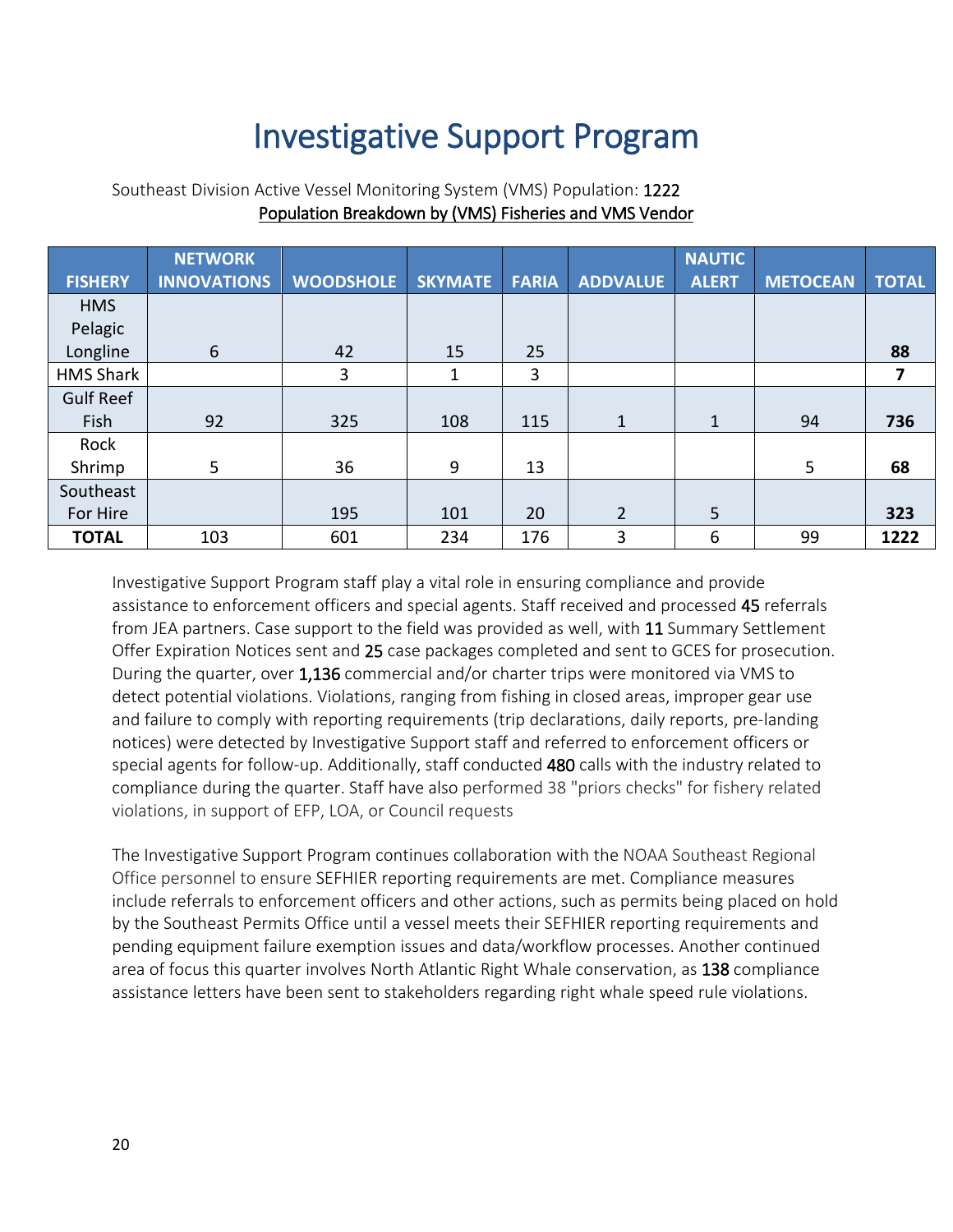### Observer Program Highlights

<span id="page-21-0"></span>During FY Quarter 2 2022, the Southeast Division Observer Programs deployed on 106 trips for 763 sea days. Approximately 99% of all selected trips were completed without an observer related enforcement incident [assault/harassment (sexual and non-sexual), safety]. Observer programs reported 16 fishery violations and International Convention for the Prevention of Pollution From Ships (MARPOL) violations and 22 observer coverage refusals to OLE-SED. The Gulf of Mexico Shrimp Program deployed on 20 trips for 344 sea days, and the Gulf of Mexico Reef Fish Program deployed on 26 trips for 191 sea days. Effort for the Panama City Gillnet Program were 18 trips for 34 sea days, and the Panama City Reef Fish Vertical Line Program deployed on 29 trips for 63 sea days. The Pelagic Observer Program deployed on 13 trips for 131 sea days. The summary below details the type of observer related complaints received during Quarter 1 (calendar year) of 2022, for all three programs.

| <b>COMPLAINT TYPE</b>               | <b>Galveston</b><br><b>Reef Fish</b><br>and<br><b>Shrimp</b><br><b>Programs</b> | Panama<br><b>City Shark</b><br><b>Bottom</b><br><b>Longline</b><br>and Gillnet<br><b>Programs</b> | <b>Pelagic</b><br><b>Observer</b><br>Program | <b>TOTALS</b> |
|-------------------------------------|---------------------------------------------------------------------------------|---------------------------------------------------------------------------------------------------|----------------------------------------------|---------------|
| <b>ASSAULT</b>                      |                                                                                 |                                                                                                   |                                              | $\Omega$      |
| HARASSMENT/INTIMIDATE/IMPEDEMENT    |                                                                                 |                                                                                                   |                                              | 0             |
| <b>SAFETY</b>                       | 1                                                                               |                                                                                                   |                                              | 1             |
| NON-COMPLIANT FOR OBSERVER COVERAGE | 21                                                                              |                                                                                                   | 1                                            | 22            |
| <b>HANDLING</b>                     | $\mathbf 1$                                                                     | 1                                                                                                 | 3                                            | 5             |
| <b>GEAR</b>                         |                                                                                 |                                                                                                   | 1                                            | 1             |
| <b>RETENTION</b>                    |                                                                                 |                                                                                                   |                                              | $\Omega$      |
| <b>SPATIAL</b>                      |                                                                                 |                                                                                                   |                                              | $\Omega$      |
| MARPOL-USCG                         | 1                                                                               | $\mathcal{P}$                                                                                     | 7                                            | 10            |
| <b>TOTALS</b>                       | 24                                                                              | 3                                                                                                 | 12                                           | 39            |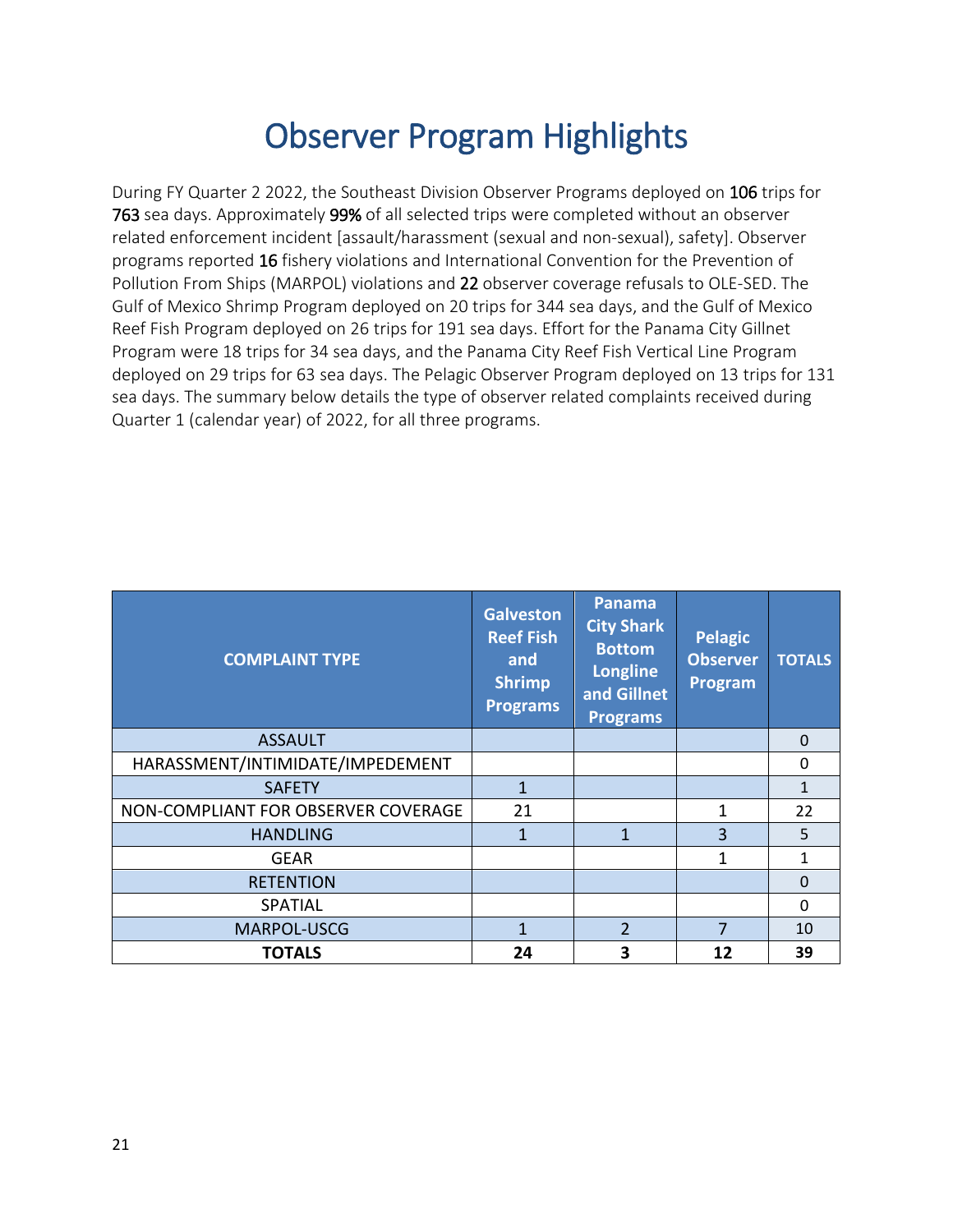# <span id="page-22-0"></span>Cases Referred For Civil and/or Criminal Prosecution

Listed below is a summary of the 11 cases forwarded to NOAA Office of General Counsel Enforcement Section (GCES) and/or the United States Attorney Office/Department of Justice for this quarter. Cases varied in violation type, with 4 occurring in the South Atlantic area, 4 in the Gulf area and 3 in the Florida Keys area.

| <b>LAW/REG/PROGRAM</b>              | <b>VIOLATION</b>                                      | <b>STATE</b>   |
|-------------------------------------|-------------------------------------------------------|----------------|
| Lacey Act*                          | Seafood Fraud                                         | <b>TX</b>      |
| Lacey Act                           | Seafood Fraud                                         | <b>FL EAST</b> |
| Magnuson Stevens Act (MSFCMA)       | <b>VMS Program Requirements</b>                       | <b>FL KEYS</b> |
| Magnuson Stevens Act (MSFCMA)       | <b>VMS Program Requirements</b>                       | FL KEYS        |
| Magnuson Stevens Act (MSFCMA)       | <b>Observer Program Requirements</b>                  | <b>FL EAST</b> |
| Magnuson Stevens Act (MSFCMA)       | <b>Observer Harassment</b>                            | MS             |
| Magnuson Stevens Act (MSFCMA)       | <b>Observer Harassment</b>                            | GA             |
| Magnuson Stevens Act (MSFCMA)       | <b>Unpermitted Charter Activity-Moratorium Access</b> | <b>FL KEYS</b> |
| Magnuson Stevens Act (MSFCMA)       | <b>Possession Limit Exceeded</b>                      | <b>SC</b>      |
| Marine Mammal Protection Act (MMPA) | <b>Illegal Take</b>                                   | <b>FL WEST</b> |
| <b>Marine Sanctuaries Act</b>       | Fishing within Sanctuary Preservation Area            | <b>FL KEYS</b> |

<span id="page-22-1"></span>\*Cases sent to the United States Attorney Office/Department of Justice for criminal prosecution.

# NOAA General Counsel Enforcement Section Charging Information

The following Civil Administrative Enforcement Actions are results from NOAA GCES that occurred in the Southeast Division, from January-March 2022 (March 2022 not yet available to include). Nationwide results may also be found at the [enforcement charging information site](https://www.gc.noaa.gov/enforce-office7.html)

- 1. TX3989BD Owner/Operator Yunior Morales was charged under the Magnuson-Stevens Act for possessing fish during a closed season. An \$18,000 NOVA was issued.
- 2. F/V Aquaholic Owner Carla Meryl Haman and Operator Bradley Allan Clark were charged jointly and severally under the Magnuson-Stevens Act with fishing without a charter fishing permit. A \$6,490 NOVA was issued.
- 3. F/V Blow III Owner/Operator James Plouffe was charged under the Magnuson-Stevens Act with discarding objects upon approach of authorized officers. A \$5,000 NOVA was issued.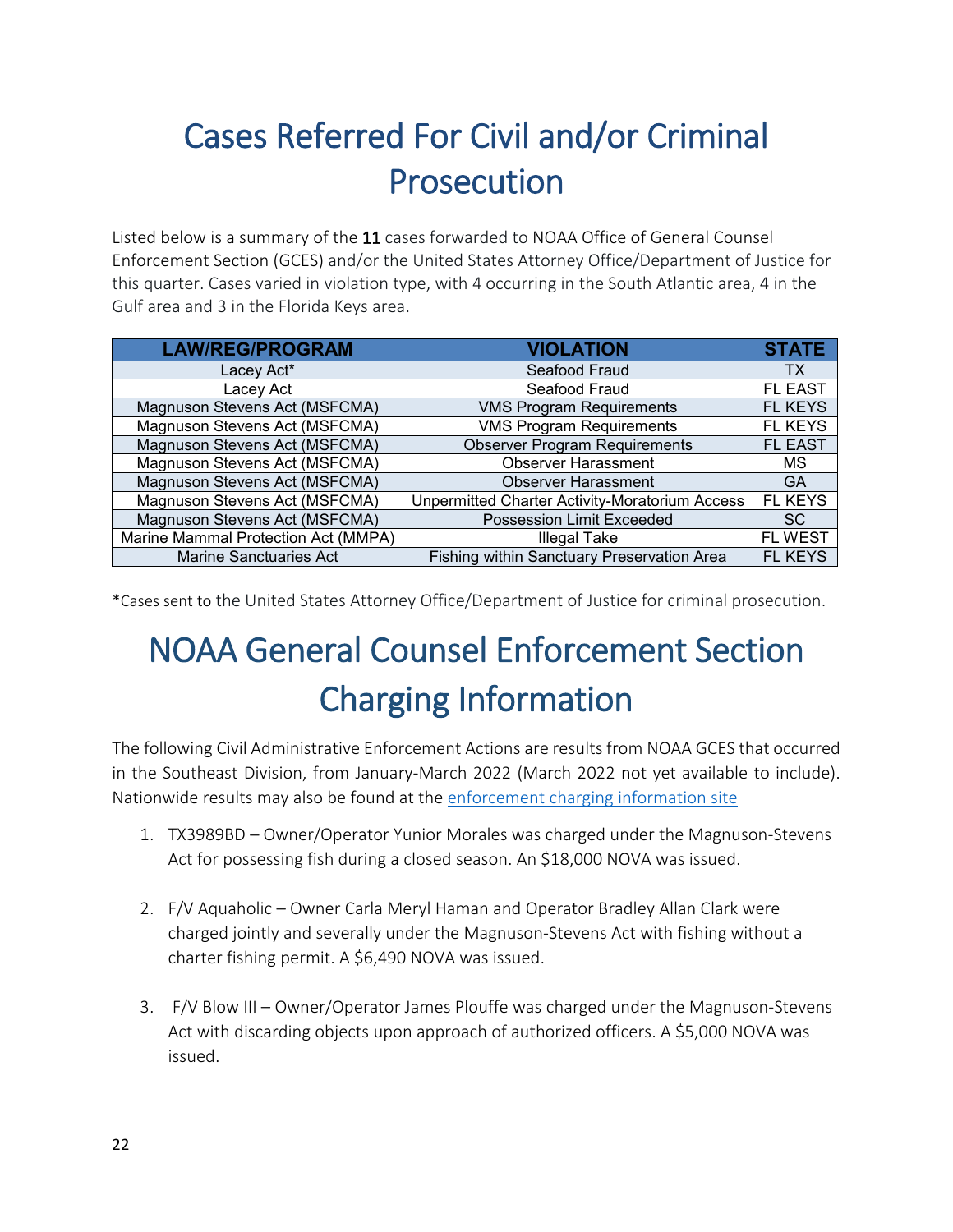- 4. F/V Blow III Crewmember Sean O'Berry was charged under the Magnuson-Stevens Act with discarding objects upon approach of authorized officers. A \$2,000 NOVA was issued.
- 5. GA9058VD Owner/Operator/Seafood dealer (dba South Harrington Seafood) David P. Blackshear II was charged under the Magnuson-Stevens Act with possessing fish in excess of the daily bag limit, selling fish without the required permits, and purchasing fish from an unpermitted vessel or without the required dealer permit. The proceeds (\$1,962.25) of the violation were forfeited by abandonment. A \$51,250 NOVA was issued.
- 6. F/V Little Joey Owner Christopher Shawn Harvey and Operator Alex Sumner Beville were charged jointly and severally under the Magnuson-Stevens Act with fishing for shrimp without the required permit. A \$5,750 NOVA was issued.
- 7. F/V Day Boat Too Owner Palm Beach Fisheries Too LLC was charged under the Magnuson-Stevens Act and the Atlantic Tunas Convention Act with illegally fishing in the Bahamian EEZ. A Written Warning was issued as part of a multi-case settlement involving related parties.
- 8. F/V Miss Debbie Owner Deborah Gharst, Owner/Operator James K. Gharst, and Crewmember James E. Gharst were charged jointly and severally under the Magnuson Stevens Act with disposing fish or other matter upon the approach of law enforcement and with using Gulf reef fish as bait. A \$51,500 NOVA was issued.
- 9. F/V Master Stars Johnny Owner USA Shrimps Stars Inc. and Operator Hoa Van Huynh were charged jointly and severally under the Endangered Species Act with fishing for shrimp in the Gulf of Mexico with a non-compliant Turtle Excluder Device. An \$8,250 NOVA was issued, and the case settled for \$7,425.
- 10. Destiny (926439) Owner Brian McInerney and Operator Derek Nelson were charged jointly and severally under the Endangered Species Act and the Marine Mammal Protection Act with violating the North Atlantic Right Whale speed restriction regulation. An \$8,500 NOVA was issued, and the case settled for \$7,650.
- 11. Dirk C (563814) Owner Salt Water Services and Products and Operators Gulf Oceanic Marine and Tommy Neil were charged jointly and severally under the National Marine Sanctuaries Act with operating a vessel greater than 50 meters in an Area To Be Avoided in the Florida Keys National Marine Sanctuary. A \$7,500 NOVA was issued.
- 12. F/V Miss Debbie Operators/Co-owners James K. Gharst and Deborah Gharst and Crewmember James E. Gharst were charged jointly and severally under the Magnuson-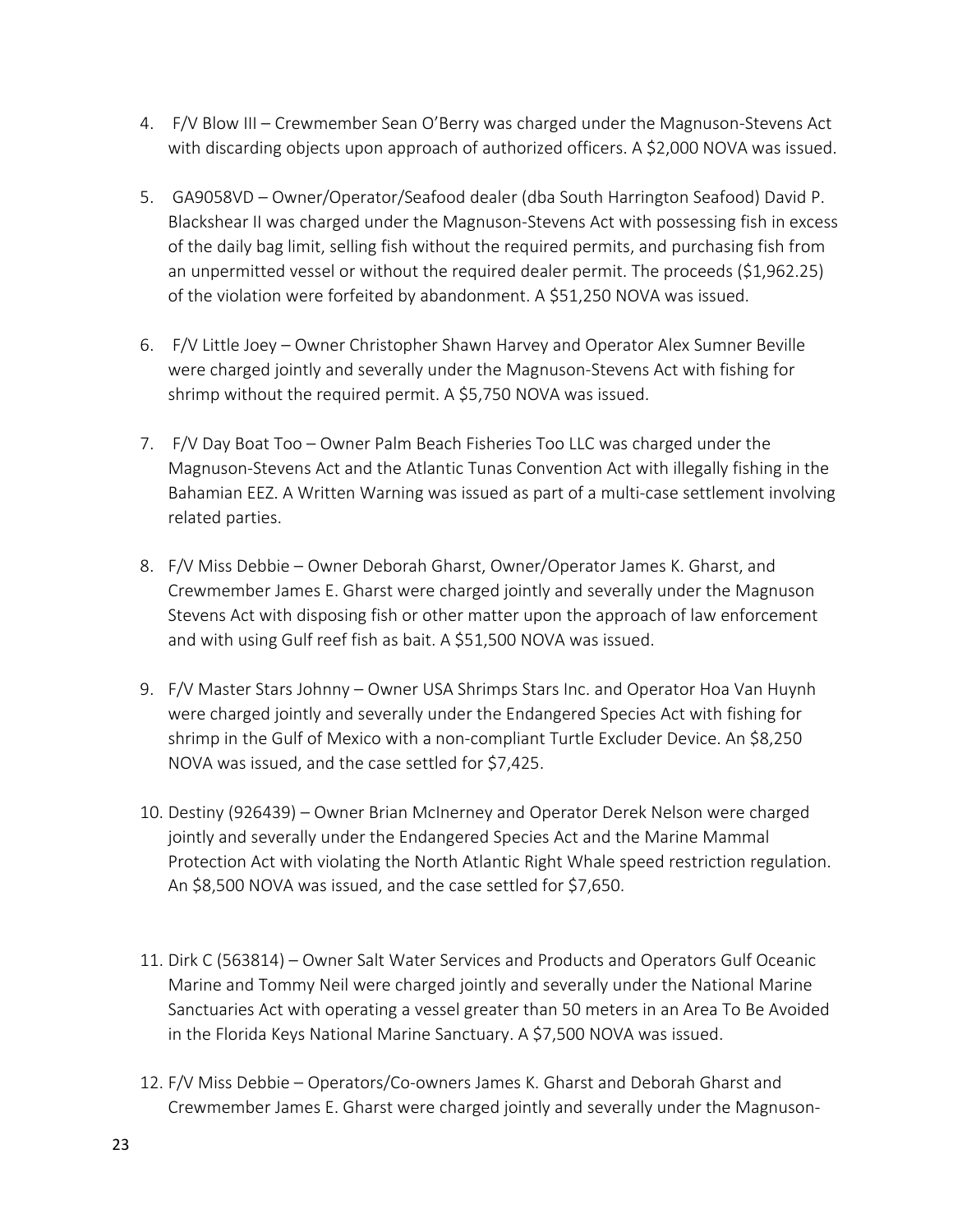Stevens Act with disposing of fish or other matter upon the approach of law enforcement and with using Gulf reef fish as bait. A \$51,500 NOVA was issued.

- 13. F/V TX4501JD Operator Michael Brame was charged under the Magnuson-Stevens Act with fishing during a closed season. A \$2,000 NOVA was issued.
- 14. F/V Wings Spread Owner Wings Spread, LLC and Operator Allen Quackenbush were charged jointly and severally under the Endangered Species Act and Marine Mammal Protection Act with violating the North Atlantic Right Whale speed restriction regulation. A \$15,000 NOVA was issued.
- 15. F/V FL5414SZ Owner/Operator Steven P. Sharpe and Anglers Steven H. Sharpe, Jeffrie Jacobs, Christopher Lacey, and Brian Giera were charged jointly and severally under the Lacey Act with possessing within the Special Maritime and Territorial Jurisdiction of the United States, fish or wildlife taken, possessed or transported in violation of Bahamian law. A \$4,000 NOVA was issued.
- 16. Sharon Lee (1246576) Owner Sharon Lee LLC and Operator John Benjamin Deck II were charged jointly and severally under the Endangered Species Act and the Marine Mammal Protection Act with violating the North Atlantic Right Whale speed restriction regulation. An \$8,500 NOVA was issued, and the case settled for \$7,650.

#### Resolved Cases Charged Before January 1, 2022 to March 31, 2022<sup>i</sup>

- 1. F/V Big B Owner Bube Baby Fisheries LLC and Operator Daniel Jenkins were charged jointly and severally under the Magnuson-Stevens Act and the Atlantic Tunas Convention Act with illegally fishing in the Bahamian EEZ and with falsifying or failing to record required information in the vessel's logbooks submitted to NOAA. A \$75,000 NOVA was issued. Charges were dismissed against Operator Daniel Jenkins, and the case settled for \$30,000. [See Charged Cases, Item 21, from May–August 2021 report.]
- 2. F/V Joshua Nicole Owner H and S Fisheries LLC was charged jointly and severally under the Magnuson-Stevens Act and the Atlantic Tunas Convention Act with illegally fishing in the Bahamian EEZ. A \$60,000 NOVA was issued, and the case settled for \$15,000. [See Charged Cases, Item 23, from May–August 2021 report.]
- 3. F/V Day Boat One Owner Palm Beach Fisheries LLC and Operator Arthur Owen were charged jointly and severally under the Magnuson-Stevens Act and the Atlantic Tunas Convention Act with illegally fishing in the Bahamian EEZ. A \$60,000 NOVA was issued,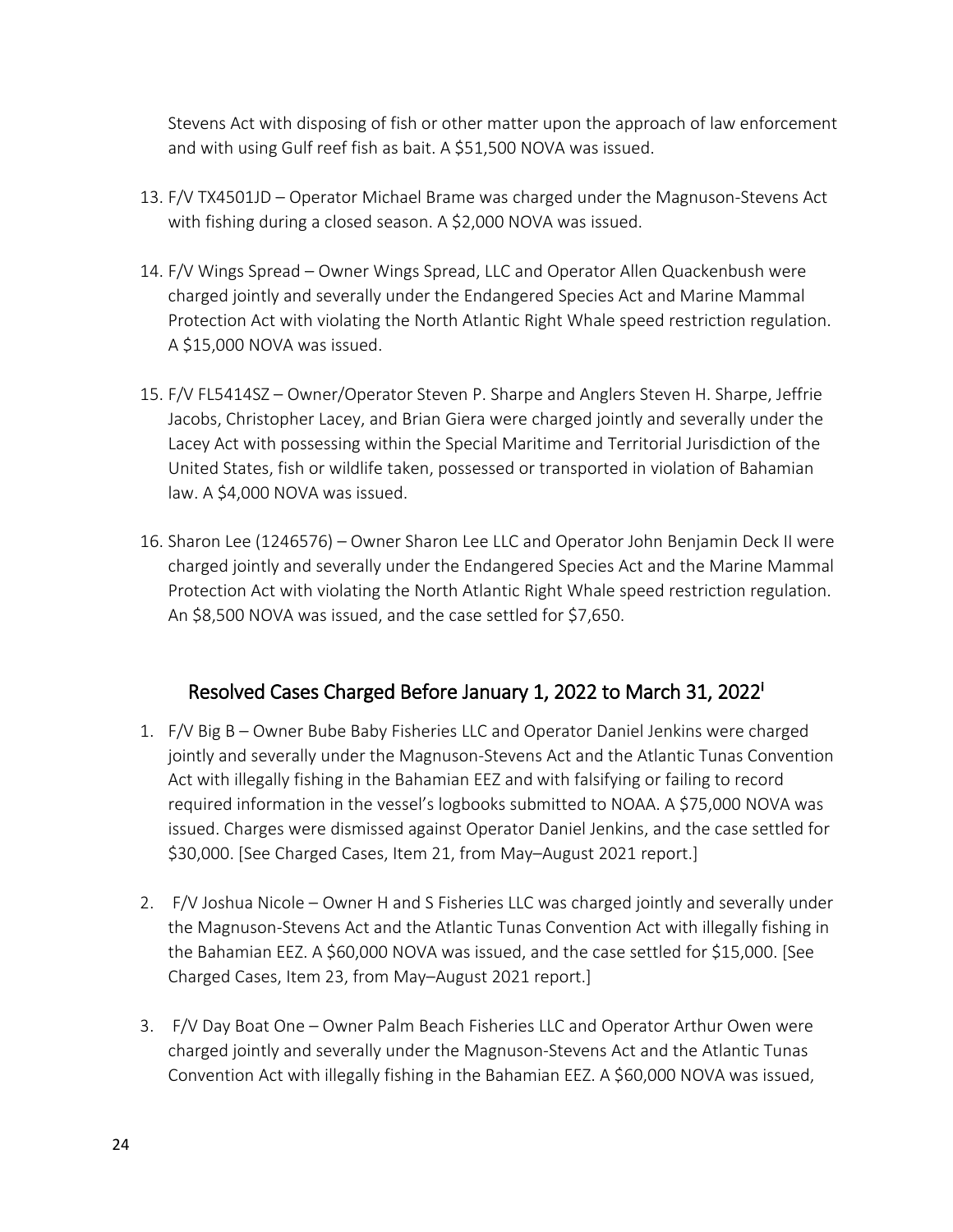and the case settled for \$15,000. [See Charged Cases, Item 24, from May–August 2021 report.]

- 4. F/V Joshua Nicole Owner H and S Fisheries LLC was charged under the Magnuson-Stevens Act and the Atlantic Tunas Convention Act with illegally fishing in the Bahamian EEZ, fishing in the East Florida Coast closed area, and failing to continuously operate the vessel's Electronic Monitoring System for the duration of the vessel's fishing trip. An \$82,500 NOVA was issued, and the case settled for \$37,500. [See Charged Cases, Item 26, from May–August 2021 report.]
- 5. F/V FL5832R Owner/Operator Andrew S. Zierk was charged under the Magnuson-Stevens Act with fishing in federal waters on a charter trip without a Gulf Migratory Pelagic Fish Federal charter/headboat permit and fishing without an Atlantic Highly Migratory Species Federal charter/headboat permit. A \$5,750 NOVA and a Written Warning were issued. The case settled for \$5,175. [See Charged Cases, Item 3, from December 2021 report.]
- 6. F/V Miss Rita After reviewing additional evidence produced by the respondents, Owner, Captain Dave Offshore Inc., and Operator, Joshua A. Kemp, were issued a Written Warning under the Magnuson-Stevens Act for the use of more hooks then allowed under the vessel's research fishery permit and for improperly landing a blacknose shark. An \$11,506.75 NOVA was issued but has been withdrawn. Charges were dismissed against Glenn E. Davis. [See Charged Cases, Item 24, from January - April 2021 report.]
- 7. F/V Amy Marie Owner Mark Andrew Marhefka and Operator Kody Alexander King were charged jointly and severally under the Magnuson-Stevens Act with fishing inside the Georgia Marine Protected Area. A \$6,398 NOVA was issued, and the case settled for \$5,758.20. [See Charged Cases, Item 4, from December 2021 report.]
- 8. F/V Miss Ann Owner/Operator Tim McGrath was charged under the Magnuson-Stevens Act with unlawful possession and sale of blacknose sharks harvested from the Gulf of Mexico while the commercial quota for Gulf of Mexico blacknose sharks was zero. A \$11,144 NOVA was issued, and the case settled for \$10,030. (Elizabeth) [See Charged Cases, Item 8, from September 2021 report.]
- 9. F/V Blow III Owner/Operator James Plouffe was charged under the Magnuson-Stevens Act with discarding objects upon approach of authorized officers. A \$5,000 NOVA was issued, and the case settled for \$4,500. [See Charged Cases, Item 12, from January 2022 report.] 5All cases in this portion of the report were charged before February 1, 2022.